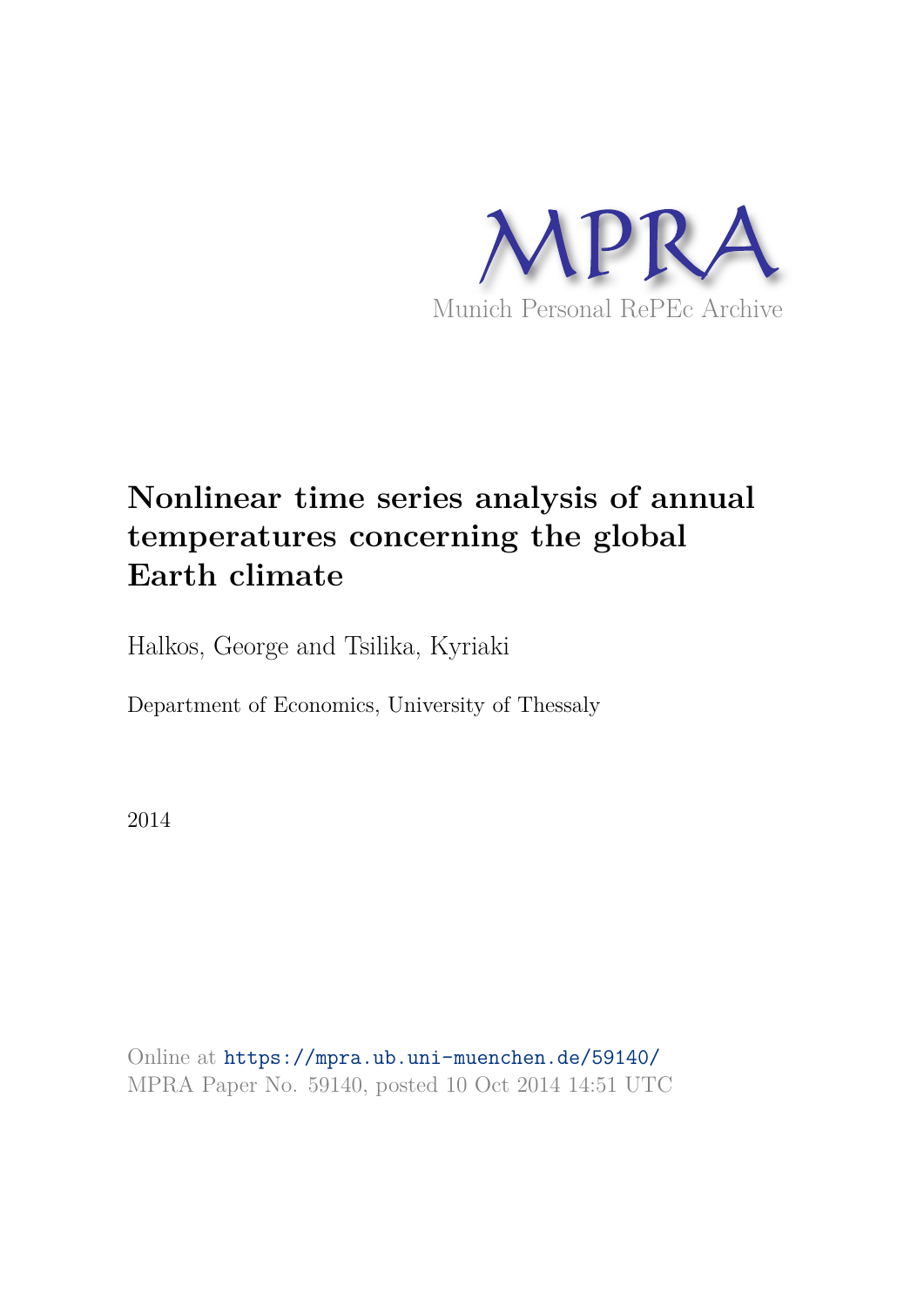# Nonlinear time series analysis of annual

George E. Halkos<sup>1</sup>, Kyriaki D. Tsilika<sup>1</sup> and Aggelos C. Iliopoulos<sup>2</sup>

<sup>1</sup> Laboratory of Operations Research, Department of Economics University of Thessaly

<sup>2</sup> Democritus University of Thrace, Greece, Department of Electrical and Computer Engineering

### Abstract

This paper presents results concerning the nonlinear analysis of the mean annual value temperature time series corresponding to the Earth's global climate for the time period of 713 – 2004. The nonlinear analysis consists of the application of several filtering methods, the estimation of geometrical and dynamical characteristics in the reconstructed phase space, techniques of discrimination between nonlinear low dimensional and linear high dimensional (stochastic) dynamics and tests for serial dependence and nonlinear structure. All study results converge to the conclusion of nonlinear stochastic and complex nature of the global earth climate.

**Keywords:** Nonlinear dynamics; Correlation dimension; Lyapunov exponent; Mutual information function; Chaos.

**JEL codes:** C80; C88; Q50; Q52; Q54.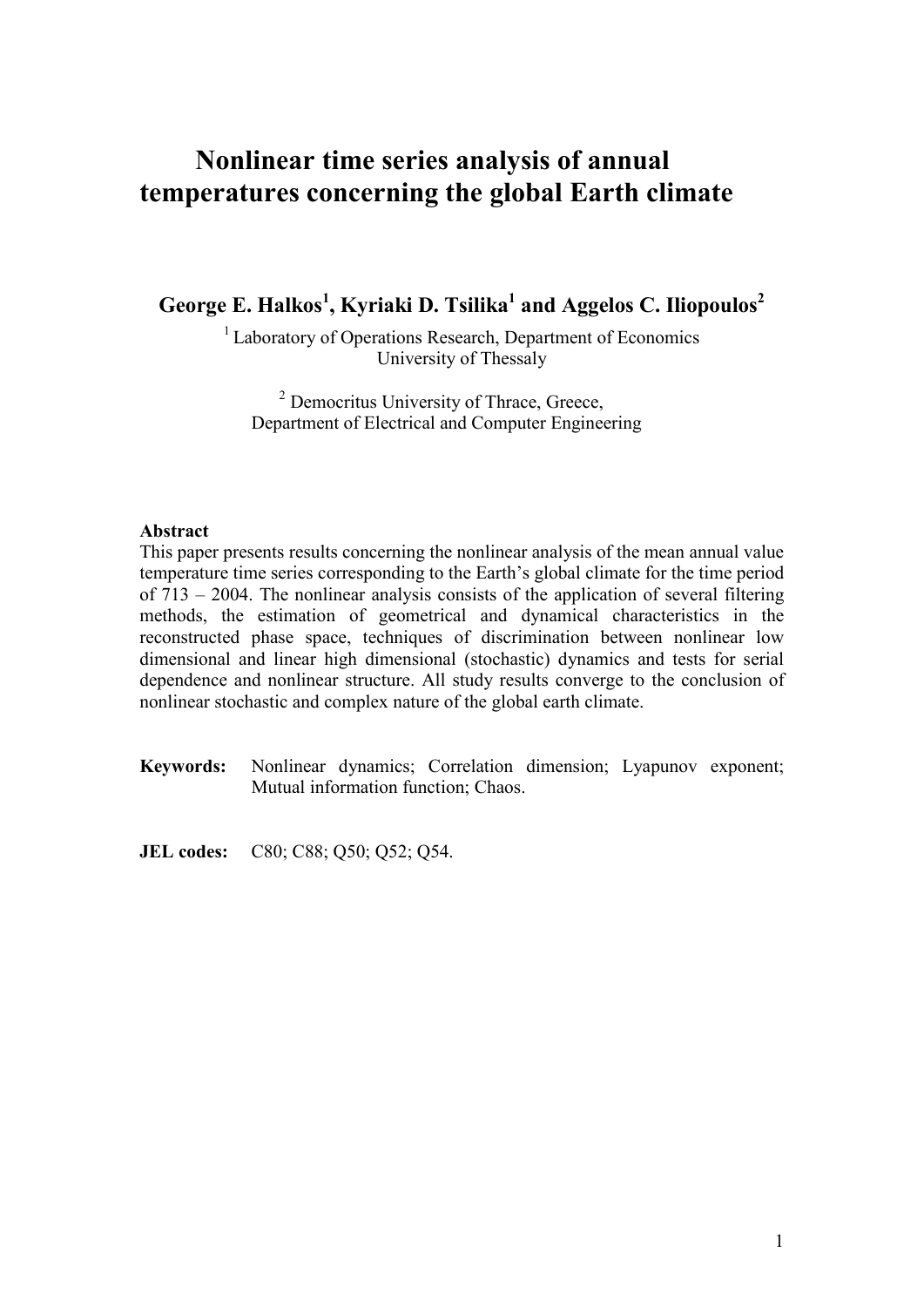#### 1. Introduction

The climate system of the Earth consists of natural spheres (atmosphere, biosphere, hydrosphere and geosphere), the humansphere (economy, society, culture) and their complex interactions (Schellnhuber, 1999; Halkos, 2013). Gedalin & Balikhin (2008) claim that these interactions as well as the multi-level structure of the system atmosphere-ocean-solid surface, ocean currents and winds, the differential absorption volume of solar radiation, the effects of chemical composition, etc lead to a three dimensional field of the distribution of temperatures presenting much smaller spatial and temporal scales compared to Earth radius and planet's rotation period respectively. At the same time, observations show episodes of abrupt change, starting with the sudden onset of large global warming (e.g. the end of the last ice age) to the active and rapid regional changes in hydroclimatic cycle, rainfall and drought (e.g. desert extension) (Rial et al., 2004).

In addition, there is a wide range of interactions found in the magnitudes of changes in temperatures that show multifractality (multiple self-similarity) in the Earth's climate on time scales of 1-100 years (Ashkenazy et al., 2003). These largescale changes in temperatures mainly depend on external influences such as physical effects on air temperature near the Earth's surface, like for instance variations in volcanic eruptions, the El Niño Southern Oscillation phenomenon, active water cycle (Nordstrom et al., 2005), solar radiation cycles (Ozawa et al., 2003), changes in the Earth orbital motion and continents (Lin et al., 1991), while the state change occurs at a slow time scale.

Moreover, all human actions that affect the state of the climate system such as changes in the concentration of greenhouse gases and in small gas fractions controlling the content of stratospheric ozone, sulfur dioxide etc can be considered as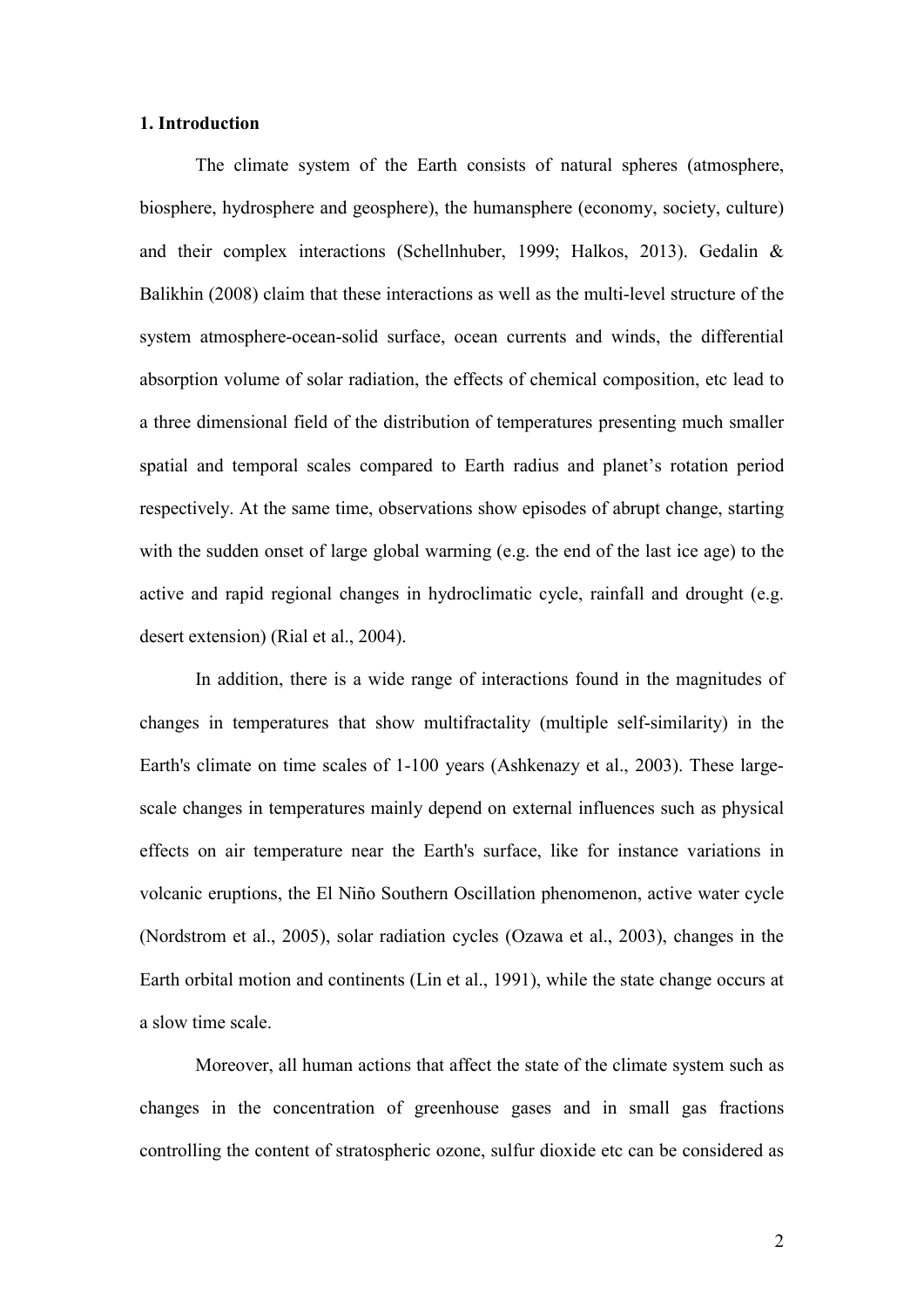small external shocks (Dymnikov  $&$  Gritsoun, 2001). All of the above non-linear and disproportionate inputs-outputs, the created chains of feedback and inner circles, multiple equilibria, astronomical effects etc create non-linear, stochastic and complex nature of global climate on Earth.

In this study we present tools as well as methodology of the modern nonlinear time series analysis used for tracing nonlinear and chaotic dynamics in the Earth's climate complex system. The nonlinear algorithm is applied in the annual temperature time series concerning the Global Earth Climate during the time period of 713-2004 (D'Arrigo et al. 2006a, b).<sup>1</sup> In order to extract useful information about the complex dynamics of the Earth's climate we use different filtering methods such as the  $AR(4)$  residuals<sup>2</sup> and the SVD analysis. In particular, we estimate geometrical and dynamical characteristics in the reconstructed phase space such as correlation dimension, mutual information and maximum Lyapunov exponent.

In addition, BDS test of independence and identical distribution and Brock's Residual test are applied to the AR(4) residuals of the Temperature time series, searching for more evidence of nonlinearity in the data. Finally, the method of stochastic surrogate data is employed for the exclusion of 'pseudo-chaos' caused by the nonlinear distortion of a purely stochastic process. Our results indicate the nonlinear stochastic profile of the Earth's complex climate dynamics.

<u>.</u>

<sup>1</sup> The data set is the Northern Hemisphere Tree-Ring-Based STD and RCS Temperature Reconstructions and the contributors are Rosanne D'Arrigo and Gordon Jacoby, Lamont-Doherty Earth Observatory, and Rob Wilson, University of Edinburgh.

 $2$  A number of autoregressive schemes to the data set at hand were fitted relying on the statistical significance of their components and selecting their complexity by the use of the AIC.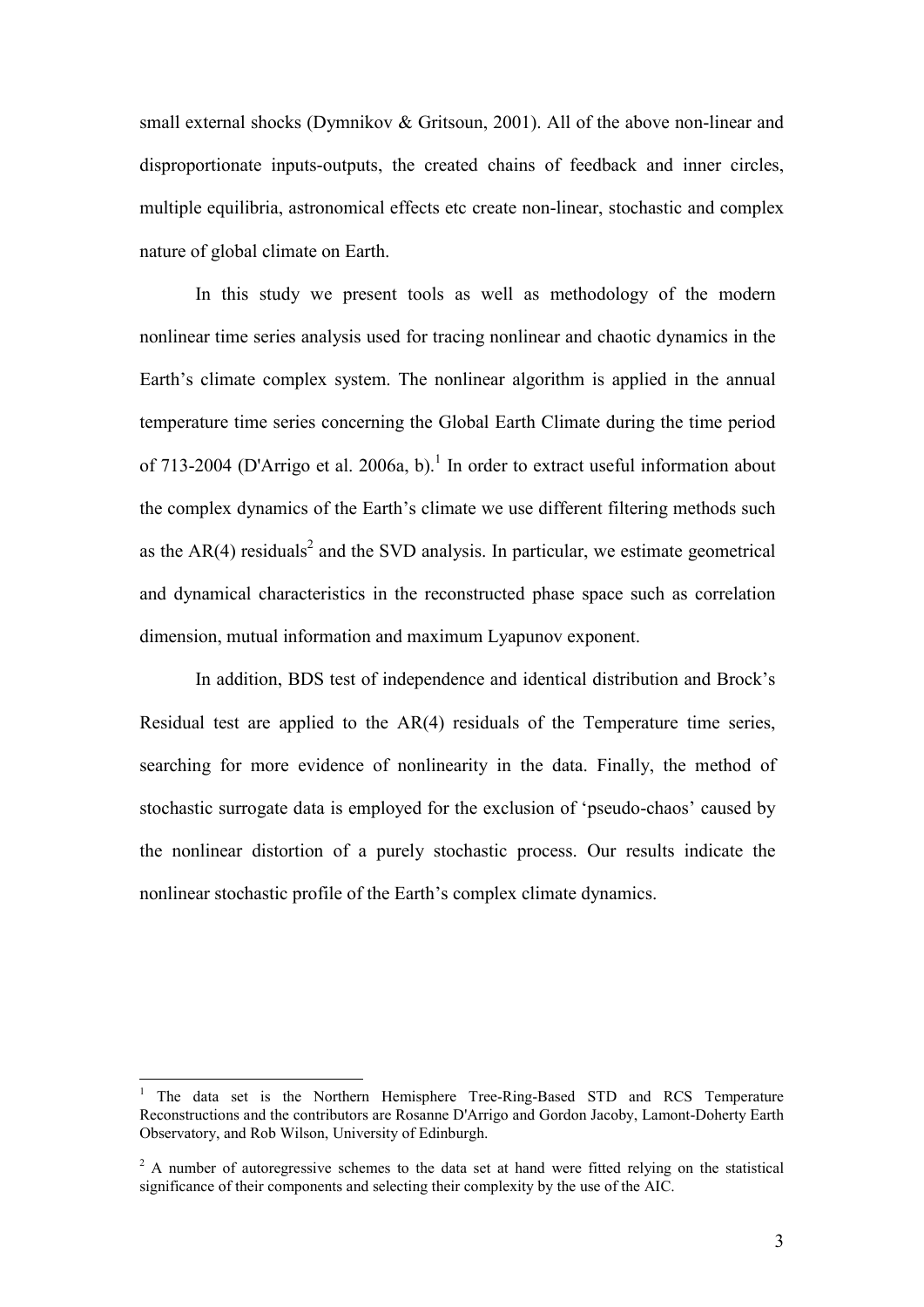# 2. Results<sup>3</sup>

<u>.</u>

This section presents results concerning the nonlinear analysis of the annual temperature time series. The nonlinear analysis consists of the estimation of geometrical and dynamical characteristics in the reconstructed phase space and the techniques of discrimination between nonlinear low dimensional and linear high dimensional (stochastic) dynamics.<sup>4</sup>

#### *2.1 Annual temperature time series*

In Figure 1a the mean annual value temperature time series is presented corresponding to the Earth's global climate for the time period of  $713 - 2004$ . As can be seen in this figure the time series is stationary apart from the last part where a significant increase takes place. This increase could be due to the so called "greenhouse" effect (for more details see Halkos, 2014).

Figure 1b presents the autocorrelation coefficient of the time series estimated for 100 lags. As can be seen the autocorrelation coefficient decays slowly indicating the presence of long range correlations of the underlying dynamics. The profile of the power spectrum, shown in Figure 1c indicates the presence of two distinct dynamics underlying the temperature time series, one corresponding to a power law scaling as seen in low frequencies indicating a long range correlation process and another one corresponding to a flat spectrum indicating an uncorrelated (white noise) process. Finally, in Figure 1d the slopes of correlation integral estimated for a fixed embedding dimension  $m=8$  and for three different time reconstruction delays  $\tau=2$ , 4, 6, is

 $3$  Part of the analysis was presented in the  $6<sup>th</sup>$  International Conference *from Scientific Computing to Computational Engineering* (6<sup>th</sup> IC-SCCE), Athens, Greece, July 11 2014.

<sup>&</sup>lt;sup>4</sup> A complete review concerning the methodology of nonlinear time series analysis and its application in various geophysical time series can be fount in Athanasiu & Pavlos (2001), Pavlos *et al.* (2004), Pavlos *et al.* (2007). Iliopoulos et al. (2008), Iliopoulos & Pavlos (2010) and references within.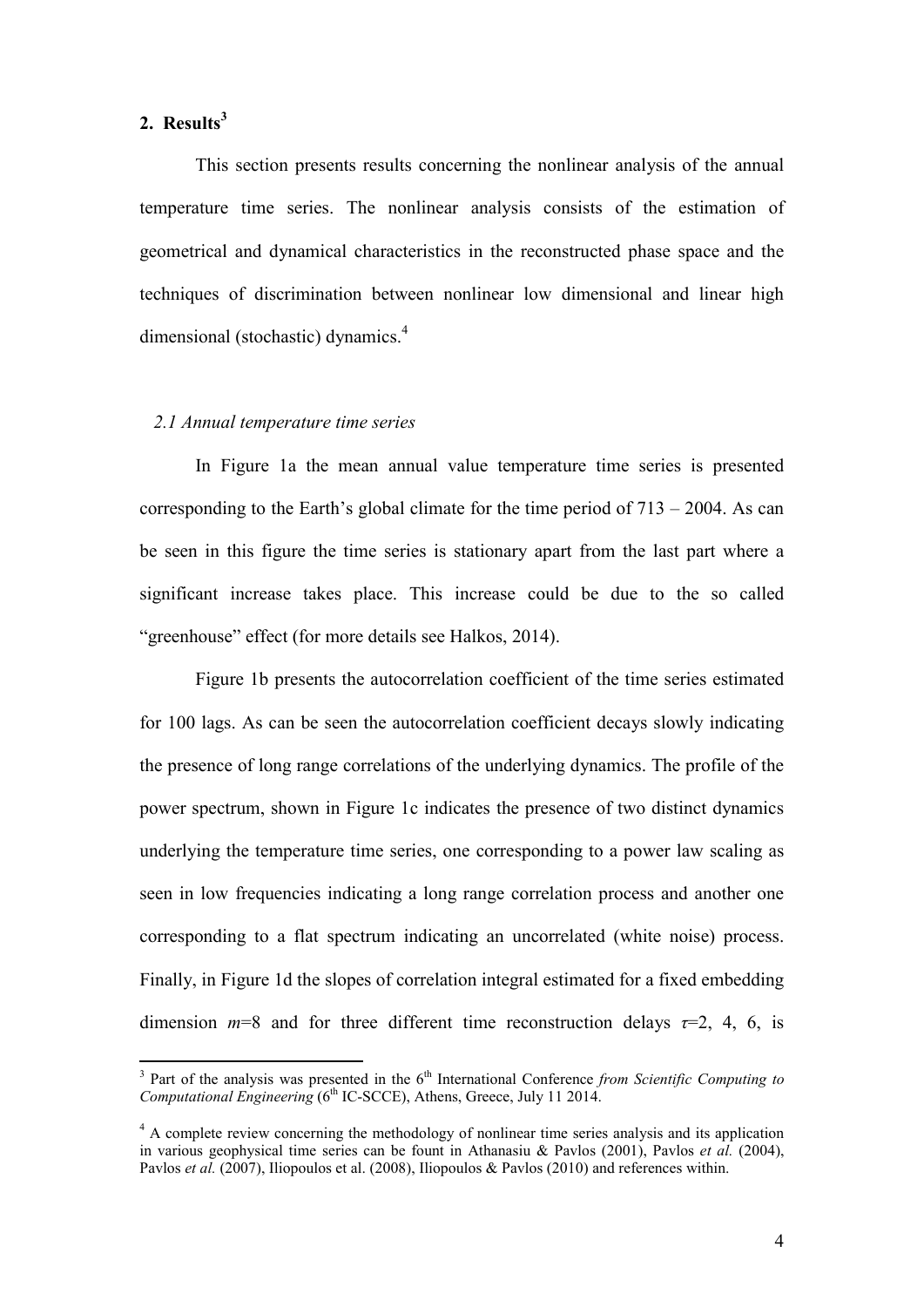presented. As can be observed there is not any saturation,  $dlnc/dlnr = d_m \ne$  steady or scaling of the slopes for  $\ln(r)$ . This result indicates that the underlying dynamics do not correspond to a low dimensional attractor and is high dimensional (practically infinite degrees of freedom).



In Figure 2 we present results corresponding to the method of surrogate data. Usually, this method is used for the rejection of the null hypothesis of the "pseudochaos" existence and the results presented previously exclude the existence of low dimensional dynamics underlying the temperature time series. However, we can still use the surrogate data method as an indicator of nonlinearity or even high dimensional chaos (if the difference between the surrogate data and the original time series is significant).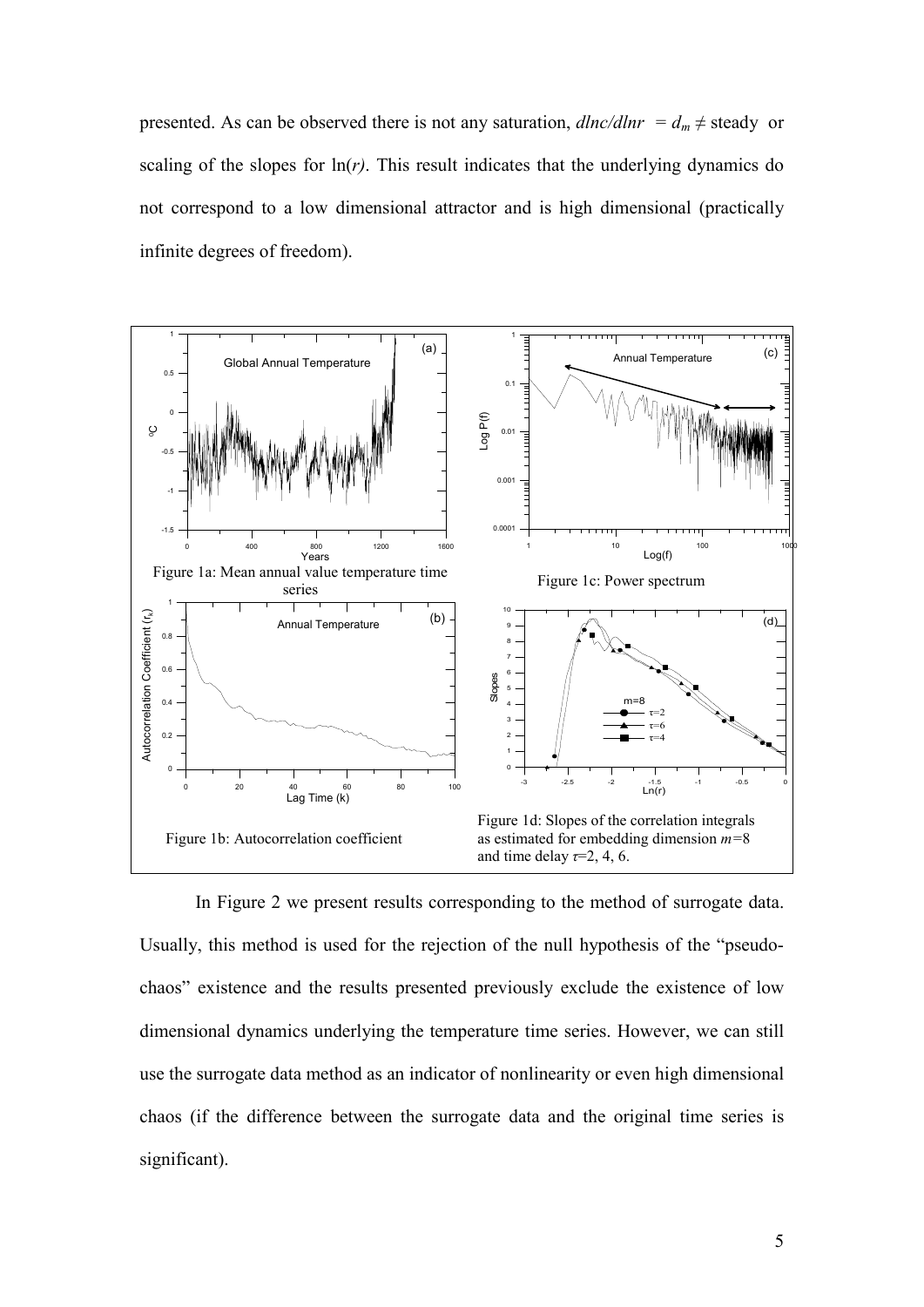

Figure 2a: Slopes of the correlation integrals of the original time series and 10 surrogate data as estimated for embedding dimension *m=6* and time delay *τ*=6.





Figure 2d: Significance of the difference of the statistics between the original time series and 10 surrogate data concerning the slopes of the





Figure 2b: Mutual Information estimated for the original time series and 10 surrogate data.



Figure 2c: Maximum Lyapunov exponent for the original time series and 10 surrogate data estimated for embedding dimension *m=6* and time delay  $\tau=6$ .

Figure 2e: Significance of the difference of the statistics between the original time series and 10 surrogate data concerning the mutual



Figure 2f: Significance of the difference of the statistics between the original time series and 10 surrogate data concerning the maximum Lyapunov exponent.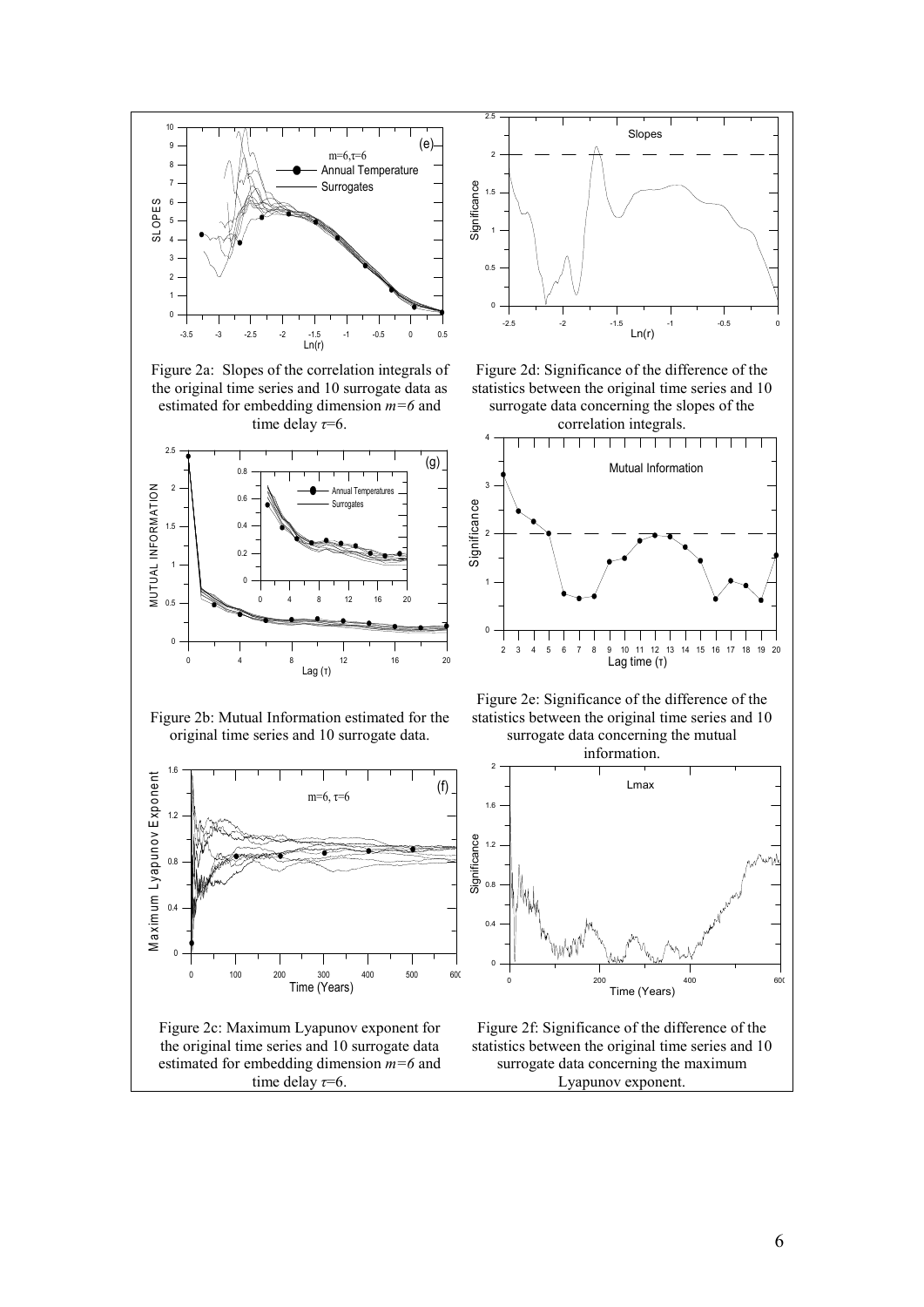In particular, Figure 2a presents the slopes of the correlation integral estimated for the original temperature time series and its 10 surrogate data, for embedding dimension m=6 and time delay  $\tau=6$ . As can be seen there is no significant difference; a result depicted also in Figure 2d which presents the significance of the discrimination of the statistics of Figure 2a, attaining values below 2 for a wide range of ln(r). This result indicates high dimensional dynamics underlying the original time series.

In Figure 2b we present the mutual information estimated for the original temperature time series and for its 10 surrogate data, while in Figure 2e we present the significance of the statistics. The significance attains values above 2 for the three first values, however the mutual information value is lower than the corresponding of the surrogate data, a result that indicates linearity. Finally, Figure 2c presents the maximum Lyapunov exponent estimated for the original time series and its 10 surrogate data for parameters  $m=6$  and  $\tau=6$ , while in Figure 2f the significance of the statistics is presented. Even though the maximum Lyapunov exponent is positive there is no difference from the corresponding exponents of the surrogate data. Overall, the results show that the original time series correspond to high dimensional dynamics.

#### 3. Testing for Serial Dependence and Nonlinear Structure

The present study presents the results of two tests for nonlinear dependence in annual earth temperatures from 713 up to 2004. The first one is the BDS test of independence and identical distribution and the second one is Brock's Residual test. Similar studies have been carried out in Willey (1992), Frank and Stengos (1988a, b), Frank et al. (1988), Chavas and Holt (1993). These tests substitute the typical statistical tests using spectral analysis and autocorrelation function that fail to reveal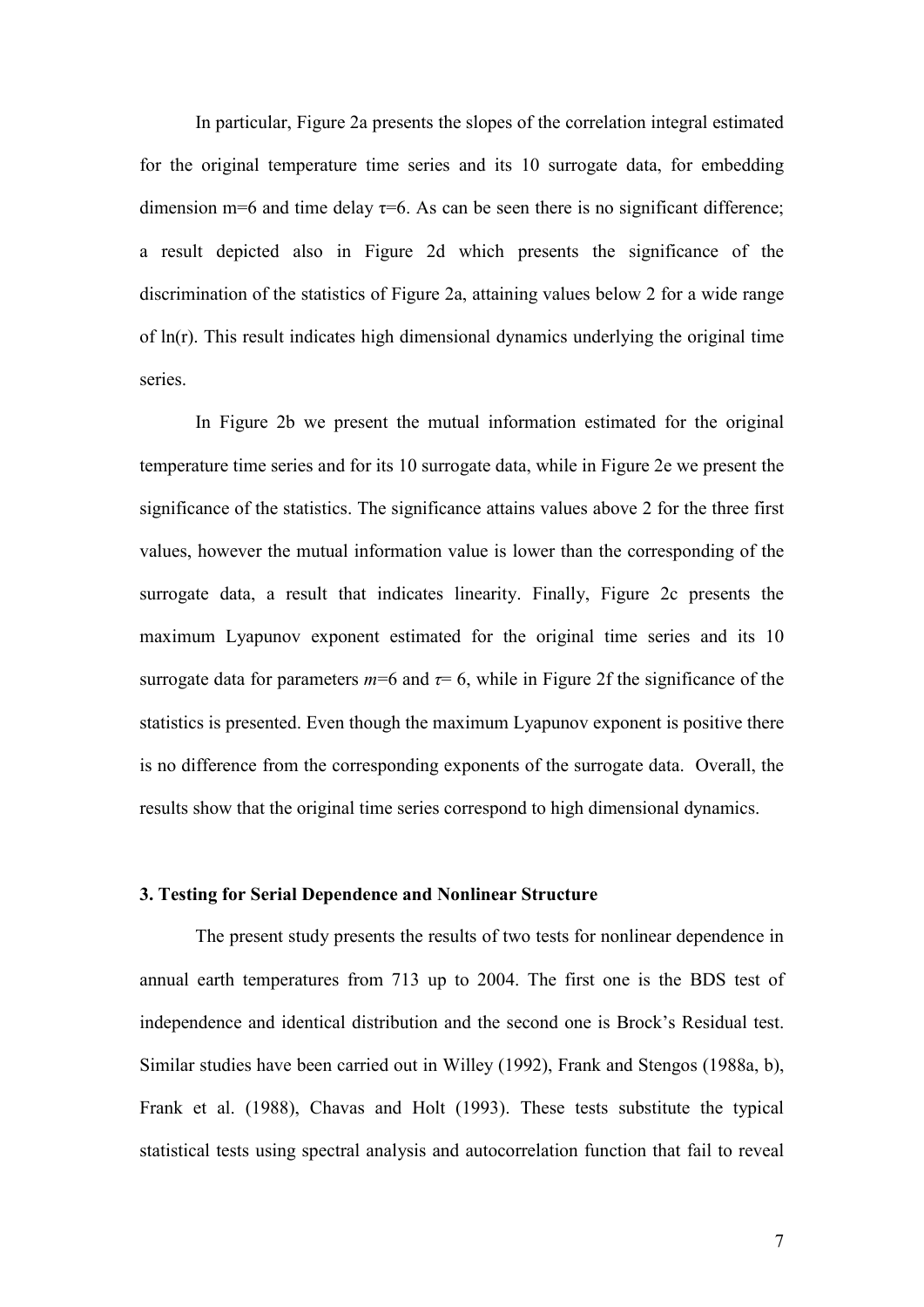statistically significant correlations on non-independent data and cannot discriminate between a stochastic explanation and a deterministically chaotic explanation of a time series.

The correlation coefficient diagram for the residuals of an AR(4) model fitted to temperature data in Figure 3a shows statistically insignificant correlations. This means that the AR(4) model succeeded in removing from the temperature series the linear structure. The correlation coefficient diagram and the flat profile of the log-log plot of the power spectrum (Figure 3b) indicate that AR(4) residuals are white noise residuals.



#### *3.1 BDS Test of Independence*

Brock, Dechert and Scheinkman (BDS in Brock et al., 1996) created a test for time based dependence in a series. It is a test of the null hypothesis that the data are independent and identically distributed (i.i.d. data) against a variety of possible departures from independence including linear dependence, nonlinear dependence or chaos. This test can be applied to a series of residuals of estimated linear models in order to test for extra structure. For example, the residuals from an ARMA model can be tested to see if there is any nonlinear dependence in the series after the linear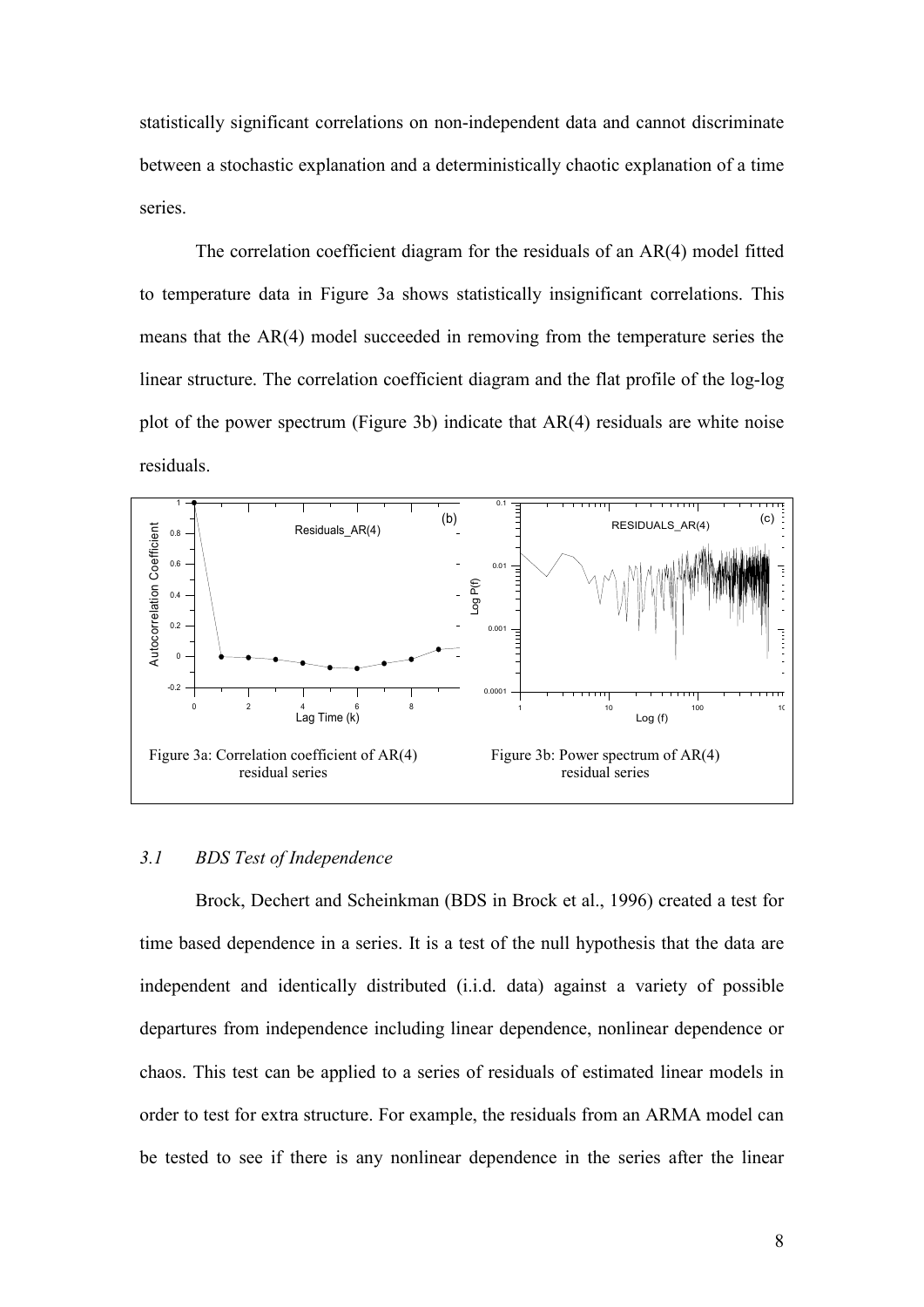ARMA model has been fitted. This way the BDS test of residuals performs a test of a new hypothesis of an underlying nonlinear process and thus can be employed as a test for nonlinearity.

| e=0.5     | $\frac{1}{2}$           |                      |            |             |        |
|-----------|-------------------------|----------------------|------------|-------------|--------|
|           | <b>Dimension</b>        | <b>BDS Statistic</b> | Std. Error | z-Statistic | Prob.  |
|           | $\overline{2}$          | 0.003262             | 0.000790   | 4.127598    | 0.0000 |
|           | 3                       | 0.002793             | 0.000524   | 5.326703    | 0.0000 |
|           | 4                       | 0.001895             | 0.000261   |             |        |
|           |                         |                      |            | 7.258768    | 0.0000 |
|           | 5                       | 0.001038             | 0.000114   | 9.121463    | 0.0000 |
|           | 6                       | 0.000503             | 4.59E-05   | 10.94192    | 0.0000 |
|           | $\overline{7}$          | 0.000197             | 1.76E-05   | 11.15649    | 0.0000 |
|           | 8                       | 6.81E-05             | 6.52E-06   | 10.44085    | 0.0000 |
| $e=1$     |                         |                      |            |             |        |
|           | <b>Dimension</b>        | <b>BDS Statistic</b> | Std. Error | z-Statistic | Prob.  |
|           | $\overline{2}$          | 0.009244             | 0.001920   | 4.814101    | 0.0000 |
|           | 3                       | 0.014139             | 0.002353   | 6.009269    | 0.0000 |
|           | 4                       | 0.016815             | 0.002161   | 7.779901    | 0.0000 |
|           | 5                       | 0.016582             | 0.001738   | 9.540243    | 0.0000 |
|           | 6                       | 0.014341             | 0.001294   | 11.08694    | 0.0000 |
|           | $\overline{7}$          | 0.011323             | 0.000915   | 12.37596    | 0.0000 |
|           | 8                       | 0.008427             | 0.000624   | 13.50136    | 0.0000 |
| $e = 1.5$ |                         |                      |            |             |        |
|           | <b>Dimension</b>        | <b>BDS Statistic</b> | Std. Error | z-Statistic | Prob.  |
|           | $\overline{2}$          | 0.010220             | 0.002044   | 4.998774    | 0.0000 |
|           | 3                       | 0.020484             | 0.003348   | 6.117933    | 0.0000 |
|           | $\overline{\mathbf{4}}$ | 0.031566             | 0.004108   | 7.684830    | 0.0000 |
|           | 5                       | 0.041031             | 0.004410   | 9.303869    | 0.0000 |
|           | 6                       | 0.046963             | 0.004381   | 10.72055    | 0.0000 |
|           | $\overline{7}$          | 0.048953             | 0.004135   | 11.84003    | 0.0000 |
|           | 8                       | 0.047877             | 0.003763   | 12.72204    | 0.0000 |
| $e=2$     |                         |                      |            |             |        |
|           | <b>Dimension</b>        | <b>BDS Statistic</b> | Std. Error | z-Statistic | Prob.  |
|           | $\overline{2}$          | 0.007245             | 0.001440   | 5.029779    | 0.0000 |
|           | 3                       | 0.016613             | 0.002746   | 6.050690    | 0.0000 |
|           | 4                       | 0.029420             | 0.003918   | 7.508800    | 0.0000 |
|           | 5                       | 0.044021             | 0.004892   | 8.997795    | 0.0000 |
|           | 6                       | 0.057941             | 0.005651   | 10.25289    | 0.0000 |
|           |                         |                      |            |             |        |
|           | 7                       | 0.069139             | 0.006202   | 11.14861    | 0.0000 |

**Table 1:** BDS Test for residuals generated by AR(4) process (e is a multiple of the standard deviation of the series)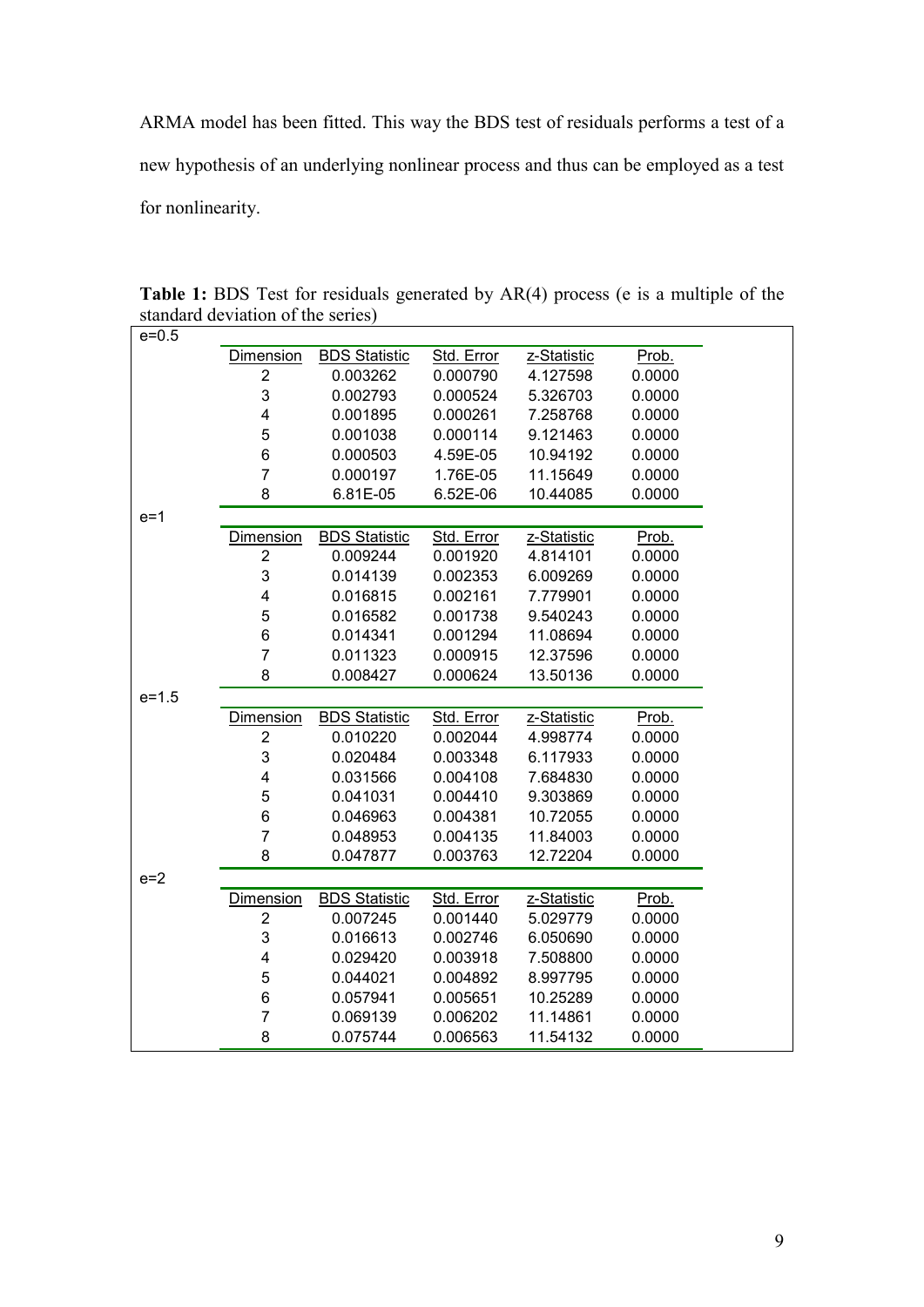To perform the test, a distance e is chosen. If a pair of points is considered, the probability of the distance between these points being less or equal to e will be constant in case the observations of the series are truly i.i.d. In Table 1, probabilities converge to 0 in all considered embedding dimensions and distances e.

In order to enhance the evidence of nonlinearity, the BDS test is applied to a series of shuffled residuals (Scheinkman and LeBaron 1989) and to a series of surrogate residuals (Schreiber and Schmitz 1996). The shuffled residuals is a new series of the same length as the original AR(4) residual series, created by random sampling from it with replacement. The surrogate residual series has the same length, the same autocorrelation function and probability density with the series of AR(4) residuals. Here, the surrogate residuals are constructed using the improved algorithm of Schreiber and Schmitz.

#### 3.1.1 BDS Test for shuffled AR(4) residuals

The shuffled AR(4) residuals are used to check the reliability of the BDS test. According to Scheinkman and LeBaron (1989) we get the original time series and sampling randomly with replacement from it. The shuffled series will have the same length as the original. As shuffling destroys the alleged non-linear structure of the data, the statistical BDS (z-statistic) should detect the difference between the shuffled and initial time series of AR(4) residuals.

#### 3.1.2 BDS Test for surrogate AR(4) residuals

The surrogate data are random numbers with the same probability density function and the same autocorrelation function as the original time series. They are generated using the improved algorithm Schreiber-Schmitz (Schreiber and Schmitz 1996). The BDS statistic should detect in the case of surrogate data as well, the difference between the surrogate and original AR(4) residual time series.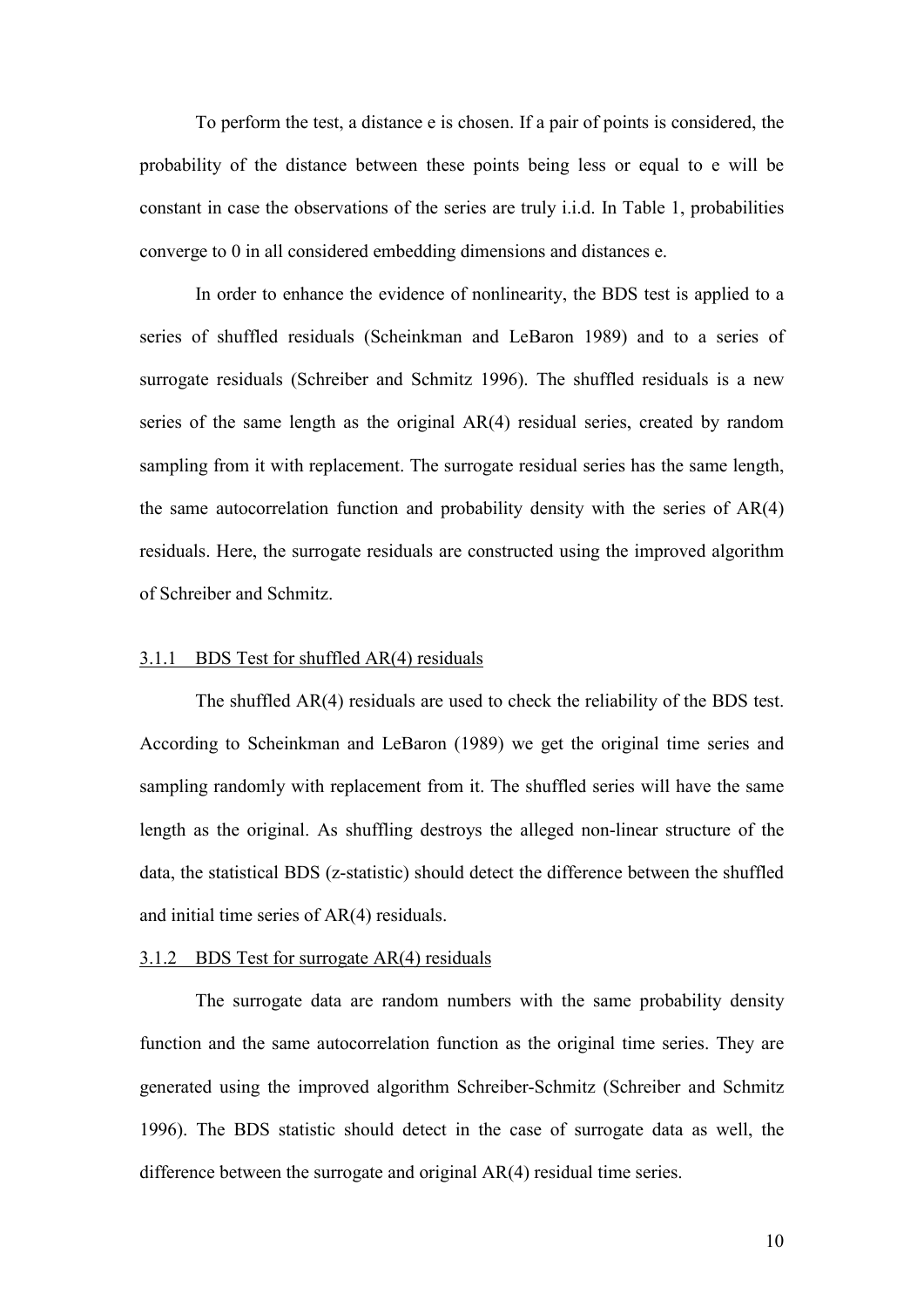|           | Dimension                 | <b>BDS Statistic</b> | Std. Error | z-Statistic | Prob.  |
|-----------|---------------------------|----------------------|------------|-------------|--------|
|           | $\overline{\mathbf{c}}$   | $-2.01E-05$          | 0.000703   | $-0.028636$ | 0.9772 |
|           | $\ensuremath{\mathsf{3}}$ | $-0.000409$          | 0.000459   | $-0.891495$ | 0.3727 |
|           | $\overline{\mathbf{4}}$   | $-0.000162$          | 0.000225   | $-0.720191$ | 0.4714 |
|           | $\mathbf 5$               | $-7.70E-05$          | 9.63E-05   | $-0.800314$ | 0.4235 |
|           | 6                         | $-4.33E-05$          | 3.82E-05   | $-1.133358$ | 0.2571 |
|           | $\overline{7}$            | $-1.47E-05$          | 1.44E-05   | $-1.022919$ | 0.3063 |
|           | 8                         | $-9.45E-06$          | 5.24E-06   | $-1.803039$ | 0.0714 |
| $e=1$     |                           |                      |            |             |        |
|           | Dimension                 | <b>BDS Statistic</b> | Std. Error | z-Statistic | Prob.  |
|           | $\overline{\mathbf{c}}$   | $-0.000268$          | 0.001790   | $-0.149962$ | 0.8808 |
|           | $\ensuremath{\mathsf{3}}$ | $-0.000940$          | 0.002174   | $-0.432576$ | 0.6653 |
|           | 4                         | $-0.000463$          | 0.001979   | $-0.233736$ | 0.8152 |
|           | 5                         | $-0.000303$          | 0.001577   | $-0.192206$ | 0.8476 |
|           | 6                         | 6.40E-05             | 0.001163   | 0.054976    | 0.9562 |
|           | $\overline{7}$            | 0.000222             | 0.000815   | 0.272031    | 0.7856 |
|           | 8                         | 0.000274             | 0.000551   | 0.497182    | 0.6191 |
| $e = 1.5$ |                           |                      |            |             |        |
|           | <b>Dimension</b>          | <b>BDS Statistic</b> | Std. Error | z-Statistic | Prob.  |
|           | $\overline{2}$            | $-0.000902$          | 0.001961   | $-0.459705$ | 0.6457 |
|           | 3                         | $-0.001740$          | 0.003199   | $-0.543934$ | 0.5865 |
|           | $\overline{\mathbf{4}}$   | $-0.001142$          | 0.003909   | $-0.292209$ | 0.7701 |
|           | 5                         | 3.50E-05             | 0.004180   | 0.008361    | 0.9933 |
|           | 6                         | 0.001631             | 0.004136   | 0.394342    | 0.6933 |
|           | $\overline{7}$            | 0.002416             | 0.003888   | 0.621390    | 0.5343 |
|           | 8                         | 0.003353             | 0.003525   | 0.951351    | 0.3414 |
| $e=2$     |                           |                      |            |             |        |
|           | <b>Dimension</b>          | <b>BDS Statistic</b> | Std. Error | z-Statistic | Prob.  |
|           | $\overline{2}$            | $-0.001187$          | 0.001392   | $-0.852656$ | 0.3939 |
|           | $\ensuremath{\mathsf{3}}$ | $-0.001676$          | 0.002655   | $-0.631513$ | 0.5277 |
|           | 4                         | $-0.001730$          | 0.003790   | $-0.456534$ | 0.6480 |
|           | 5                         | $-0.000597$          | 0.004733   | $-0.126043$ | 0.8997 |
|           | 6                         | 0.001837             | 0.005469   | 0.335914    | 0.7369 |
|           | 7                         | 0.003755             | 0.006004   | 0.625474    | 0.5317 |
|           | 8                         | 0.006207             | 0.006356   | 0.976601    | 0.3288 |

**Table 2:** BDS Test for the shuffled series of AR(4) residuals (e is a multiple of the standard deviation of the series)

 $\overline{\phantom{a}}$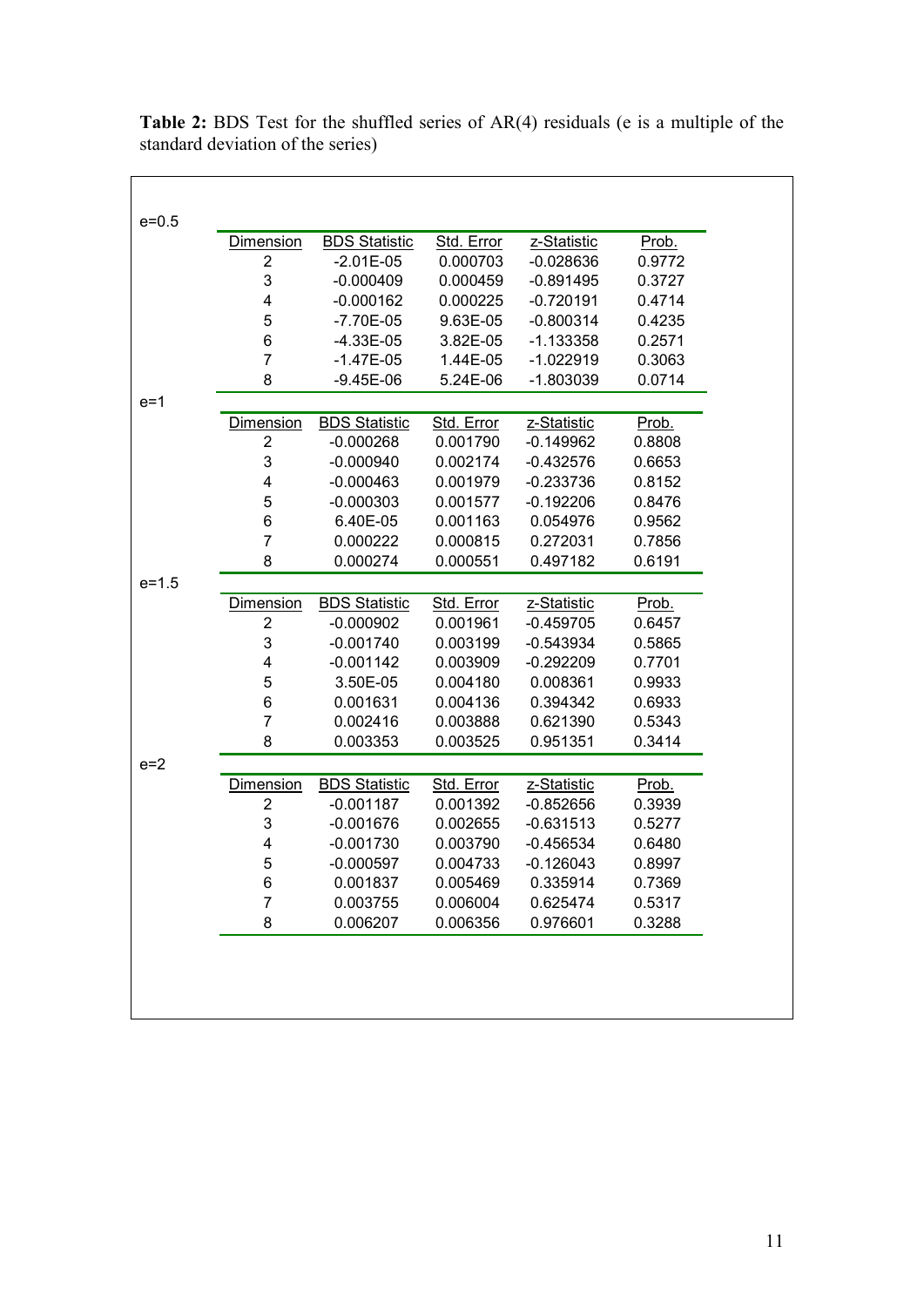| $e = 0.5$<br><b>BDS Statistic</b><br>Dimension<br>Std. Error<br>z-Statistic<br>Prob.<br>2<br>0.001355<br>0.000790<br>1.713933<br>0.0865<br>3<br>0.000931<br>0.000524<br>1.775276<br>0.0759 |
|--------------------------------------------------------------------------------------------------------------------------------------------------------------------------------------------|
|                                                                                                                                                                                            |
|                                                                                                                                                                                            |
|                                                                                                                                                                                            |
|                                                                                                                                                                                            |
| 4<br>0.000390<br>0.000261<br>1.493032<br>0.1354                                                                                                                                            |
| 5<br>0.000166<br>0.000114<br>1.461026<br>0.1440                                                                                                                                            |
| $\,6$<br>6.20E-05<br>4.59E-05<br>1.349033<br>0.1773                                                                                                                                        |
| $\overline{7}$<br>1.76E-05<br>1.363166<br>2.40E-05<br>0.1728                                                                                                                               |
| 8<br>6.52E-06<br>9.89E-06<br>1.516046<br>0.1295                                                                                                                                            |
| 9<br>2.35E-06<br>3.52E-06<br>1.495197<br>0.1349                                                                                                                                            |
| 10<br>5.71E-07<br>8.31E-07<br>0.687196<br>0.4920                                                                                                                                           |
| $e=1$                                                                                                                                                                                      |
| <b>BDS Statistic</b><br>Prob.<br><b>Dimension</b><br>Std. Error<br>z-Statistic                                                                                                             |
| 2<br>0.003955<br>0.001920<br>2.059653<br>0.0394                                                                                                                                            |
| 3<br>0.004974<br>0.002353<br>2.114055<br>0.0345                                                                                                                                            |
| 4<br>0.004333<br>0.002161<br>2.004720<br>0.0450                                                                                                                                            |
| 5<br>0.003042<br>0.001738<br>1.750358<br>0.0801                                                                                                                                            |
| 6<br>0.1540<br>0.001844<br>0.001294<br>1.425599                                                                                                                                            |
| $\overline{7}$<br>0.001094<br>0.000915<br>1.195582<br>0.2319                                                                                                                               |
| 8<br>0.000486<br>0.000624<br>0.779270<br>0.4358                                                                                                                                            |
| 9<br>0.000162<br>0.000415<br>0.391184<br>0.6957                                                                                                                                            |
| 10<br>6.36E-05<br>0.000270<br>0.235989<br>0.8134                                                                                                                                           |
| $e = 1.5$                                                                                                                                                                                  |
| <b>Dimension</b><br><b>BDS Statistic</b><br>Std. Error<br>z-Statistic<br>Prob.                                                                                                             |
| $\overline{2}$<br>0.005025<br>0.002044<br>2.457751<br>0.0140                                                                                                                               |
| 3<br>0.008404<br>0.003348<br>2.510072<br>0.0121                                                                                                                                            |
| 4<br>0.009652<br>0.004108<br>2.349746<br>0.0188                                                                                                                                            |
| 5<br>0.008760<br>0.004410<br>1.986365<br>0.0470                                                                                                                                            |
| 6<br>0.007402<br>0.004381<br>1.689747<br>0.0911                                                                                                                                            |
| $\overline{7}$<br>0.006157<br>0.004135<br>1.489052<br>0.1365                                                                                                                               |
| 8<br>0.004442<br>0.003763<br>1.180364<br>0.2379                                                                                                                                            |
| 9<br>0.003034<br>0.003334<br>0.909864<br>0.3629                                                                                                                                            |
| 10<br>0.002102<br>0.726560<br>0.002893<br>0.4675                                                                                                                                           |
| $e=2$                                                                                                                                                                                      |
|                                                                                                                                                                                            |
|                                                                                                                                                                                            |
| <b>BDS Statistic</b><br>Std. Error<br>z-Statistic<br>Prob.<br><b>Dimension</b><br>2<br>0.003870<br>0.001440<br>2.686398<br>0.0072                                                          |
| 0.007293<br>0.002746<br>2.656265<br>0.0079                                                                                                                                                 |
| 3<br>4<br>0.009613<br>0.003918<br>2.453417<br>0.0142                                                                                                                                       |
| 0.009802<br>0.004892<br>2.003532<br>0.0451                                                                                                                                                 |
| 5<br>6<br>1.708092<br>0.009653<br>0.005651<br>0.0876                                                                                                                                       |
| $\overline{7}$<br>0.009292<br>0.006202<br>1.498362<br>0.1340                                                                                                                               |
| 0.007954<br>0.006563<br>1.211922<br>0.2255                                                                                                                                                 |
| 8<br>9<br>0.006512<br>0.006759<br>0.963461<br>0.3353                                                                                                                                       |

**Table 3:** BDS Test for a randomly selected series of surrogate AR(4) residuals (e is a multiple of the standard deviation of the series)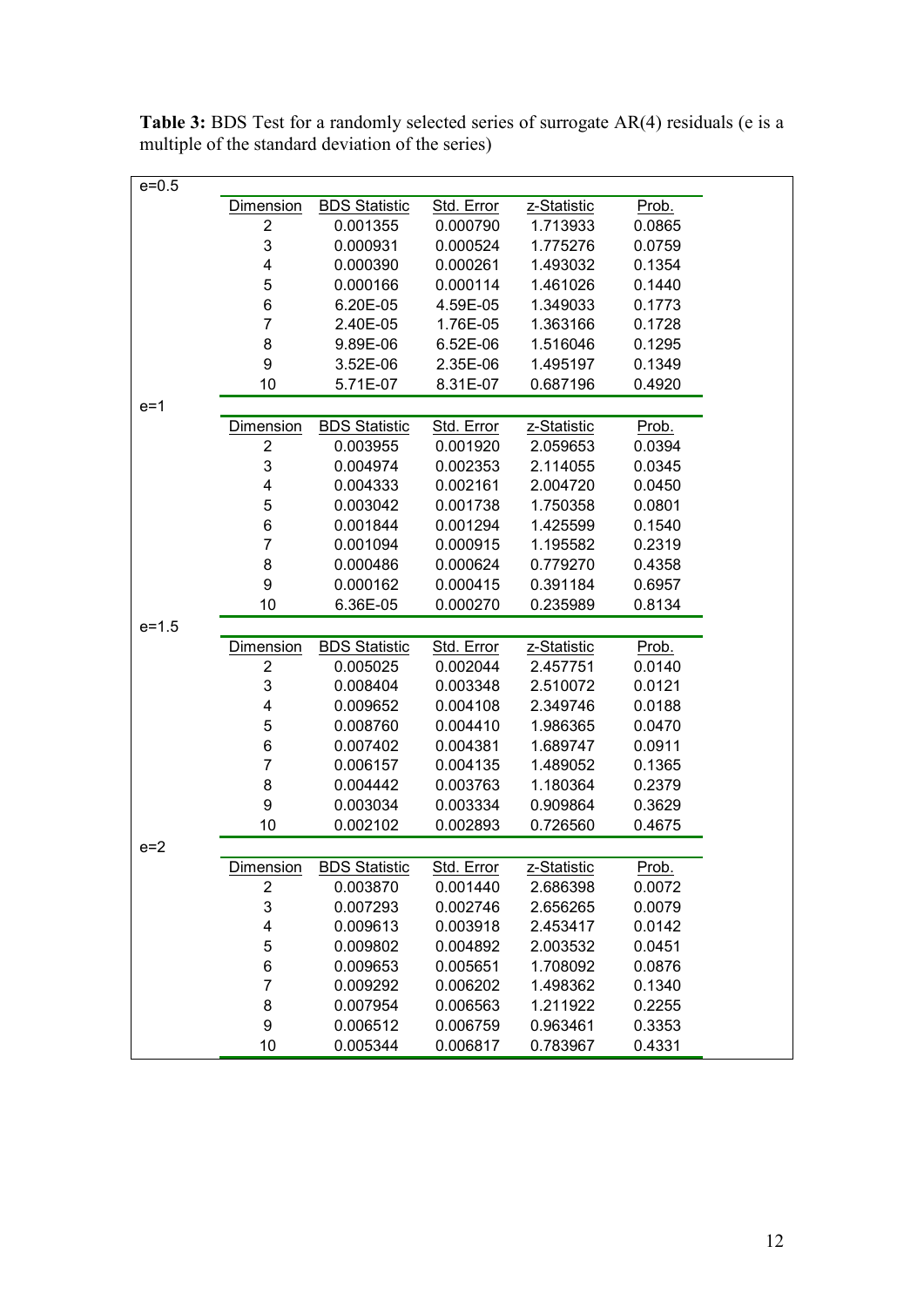The results clearly show that in both series of shuffled and surrogate AR(4) residuals the null hypothesis for i.i.d data cannot be rejected since z statistic takes statistically insignificant values in the vast majority of embedding dimensions and e.

The BDS statistic ( $z$ -statistic in Table 4) is expected to diagnose the difference between the original AR(4) residuals and the shuffled and surrogate residuals, given that their generating process destroys the (possible) nonlinear structure of the original residuals. If the residuals are i.i.d. data then the BDS test statistic is normally distributed [z-statistic∼N $(0,1)$ ].

The values of z-statistic for  $AR(4)$  residuals exceed the critical value for every significant level, in all embedding dimensions and distances e. The conclusion is to reject the null hypothesis of independence of AR(4) residuals (Halkos, 2006). This is an indication that the series is generated by a nonlinear process, given that all the linear structure has been removed. The results also show that in both series of shuffled and surrogate residuals the i.i.d. null hypothesis is retained, since z-statistic values are less than critical values in the vast majority of embedding dimensions and distances e.

Aiming to check the reliability of BDS statistic in our data, we apply the following methodology:

| Step 1:    | We generate 30 surrogate residual series using the Schreiber and Schmitz                         |
|------------|--------------------------------------------------------------------------------------------------|
|            | algorithm,                                                                                       |
| Step 2:    | We perform BDS test in each one of them and                                                      |
| Step $3$ : | We compute mean value $\mu_{\text{surro}}$ and standard deviation $\sigma_{\text{surro}}$ of the |
|            | distribution of the z-statistics of step 2.                                                      |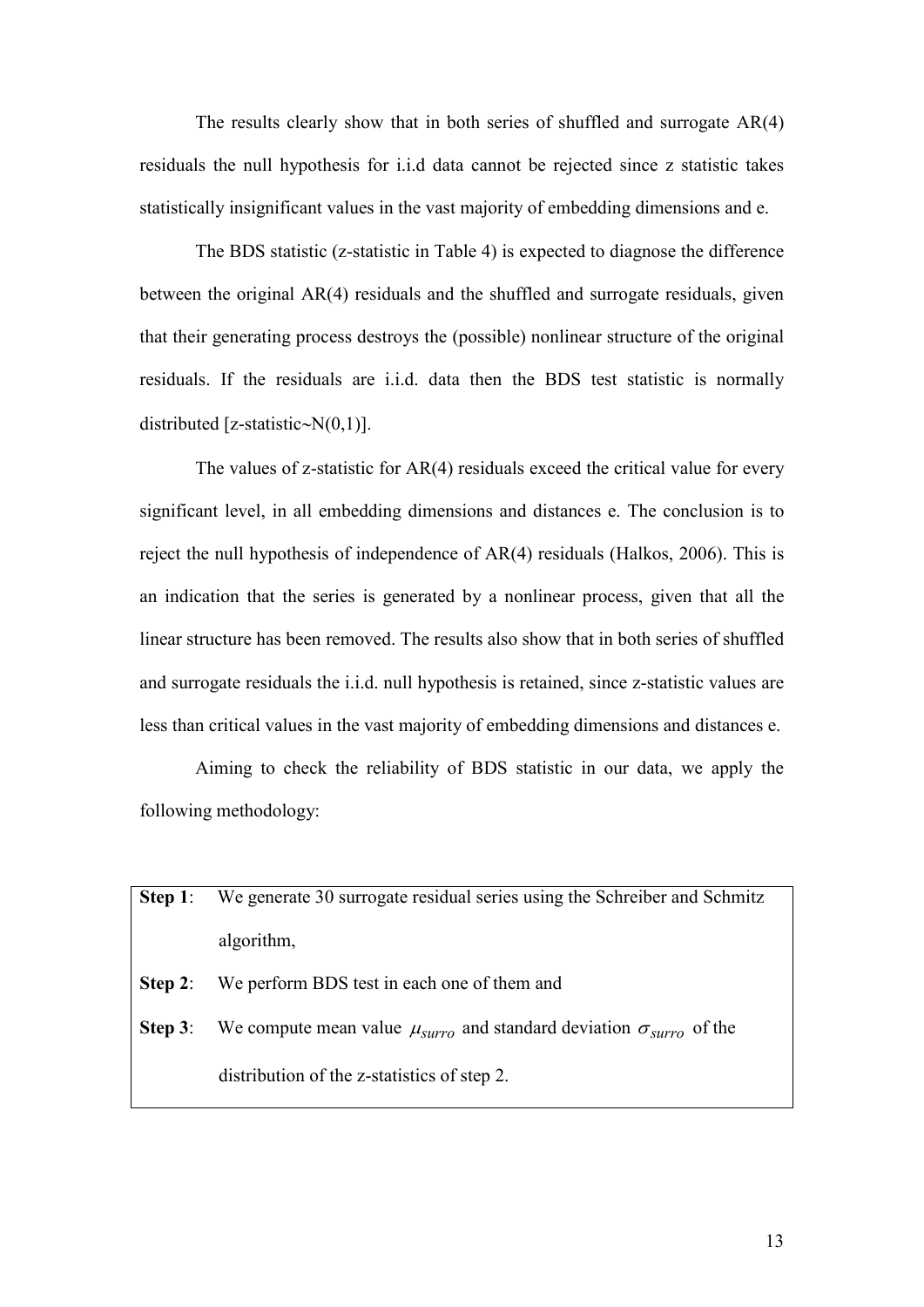| dE                      | e              | z-original | $z-AR(4)$             | z-shuffled  |                      |
|-------------------------|----------------|------------|-----------------------|-------------|----------------------|
|                         |                |            | temperature residuals | AR(4)       | z-surrogate<br>AR(4) |
|                         |                | data       |                       | residuals   | residuals            |
| $\overline{2}$          | 0.5            | 45.24913   | 4.127598              | $-0.028636$ | $-2.217687$          |
| 3                       | 0.5            | 57.37534   | 5.326703              | $-0.891495$ | $-1.074243$          |
| $\overline{\mathbf{4}}$ | 0.5            | 72.22246   | 7.258768              | $-0.720191$ | $-0.547121$          |
| 5                       | 0.5            | 93.62769   | 9.121463              | $-0.800314$ | 0.314762             |
| 6                       | 0.5            | 126.4490   | 10.94192              | $-1.133358$ | 0.692186             |
| $\overline{7}$          | 0.5            | 177.9179   | 11.15649              | $-1.022919$ | 0.841111             |
| 8                       | 0.5            | 261.0943   | 10.44085              | $-1.803039$ | 0.177648             |
|                         |                |            |                       |             |                      |
| $\overline{2}$          | $\mathbf 1$    | 39.84653   | 4.814101              | $-0.149962$ | $-2.346665$          |
| 3                       | $\mathbf{1}$   | 45.91428   | 6.009269              | $-0.432576$ | $-1.248528$          |
| 4                       | 1              | 50.96965   | 7.779901              | $-0.233736$ | $-0.298179$          |
| 5                       | 1              | 57.74778   | 9.540243              | $-0.192206$ | 0.094204             |
| 6                       | 1              | 66.57659   | 11.08694              | 0.054976    | 0.138372             |
| $\overline{7}$          | $\mathbf{1}$   | 78.26005   | 12.37596              | 0.272031    | 0.209266             |
| 8                       | $\mathbf{1}$   | 94.22354   | 13.50136              | 0.497182    | 0.233027             |
|                         |                |            |                       |             |                      |
| $\overline{\mathbf{c}}$ | 1.5            | 36.70460   | 4.998774              | $-0.459705$ | $-2.372047$          |
| 3                       | 1.5            | 39.50391   | 6.117933              | $-0.543934$ | $-1.424346$          |
| 4                       | 1.5            | 40.56742   | 7.684830              | $-0.292209$ | $-0.455554$          |
| 5                       | 1.5            | 41.99484   | 9.303869              | 0.008361    | $-0.047905$          |
| 6                       | 1.5            | 43.73042   | 10.72055              | 0.394342    | 0.007883             |
| $\overline{7}$          | 1.5            | 45.99300   | 11.84003              | 0.621390    | 0.188030             |
| 8                       | 1.5            | 48.80326   | 12.72204              | 0.951351    | 0.271578             |
|                         |                |            |                       |             |                      |
| $\overline{2}$          | $\overline{2}$ | 34.58071   | 5.029779              | $-0.852656$ | $-2.236987$          |
| 3                       | $\overline{2}$ | 35.68591   | 6.050690              | $-0.631513$ | $-1.233640$          |
| $\overline{\mathbf{4}}$ | $\overline{c}$ | 35.05630   | 7.508800              | $-0.456534$ | $-0.279808$          |
| 5                       | $\overline{2}$ | 34.70645   | 8.997795              | $-0.126043$ | 0.098948             |
| 6                       | $\overline{2}$ | 34.47040   | 10.25289              | 0.335914    | 0.267017             |
| $\overline{7}$          | $\overline{2}$ | 34.41821   | 11.14861              | 0.625474    | 0.544960             |
| 8                       | $\overline{2}$ | 34.52596   | 11.54132              | 0.976601    | 0.659747             |

**Table 4:** BDS statistics for annual earth temperature data, AR(4) residuals, shuffled and surrogate AR(4) residuals (e is a multiple of the standard deviation of the series)

In Table 5 the difference between the BDS statistic of 30 surrogate residual series and the original residual series is evaluated, computing significance

$$
S = \frac{|\mu_{original} - \mu_{surro}|}{\sigma_{surro}},
$$
 a quantity without units of measure (Papaioannou, 2000).

 $\mu_{original}$  is the z-statistic of the original AR(4) residuals. When the value of significance S is higher than 2-3, then, the probability that the original  $AR(4)$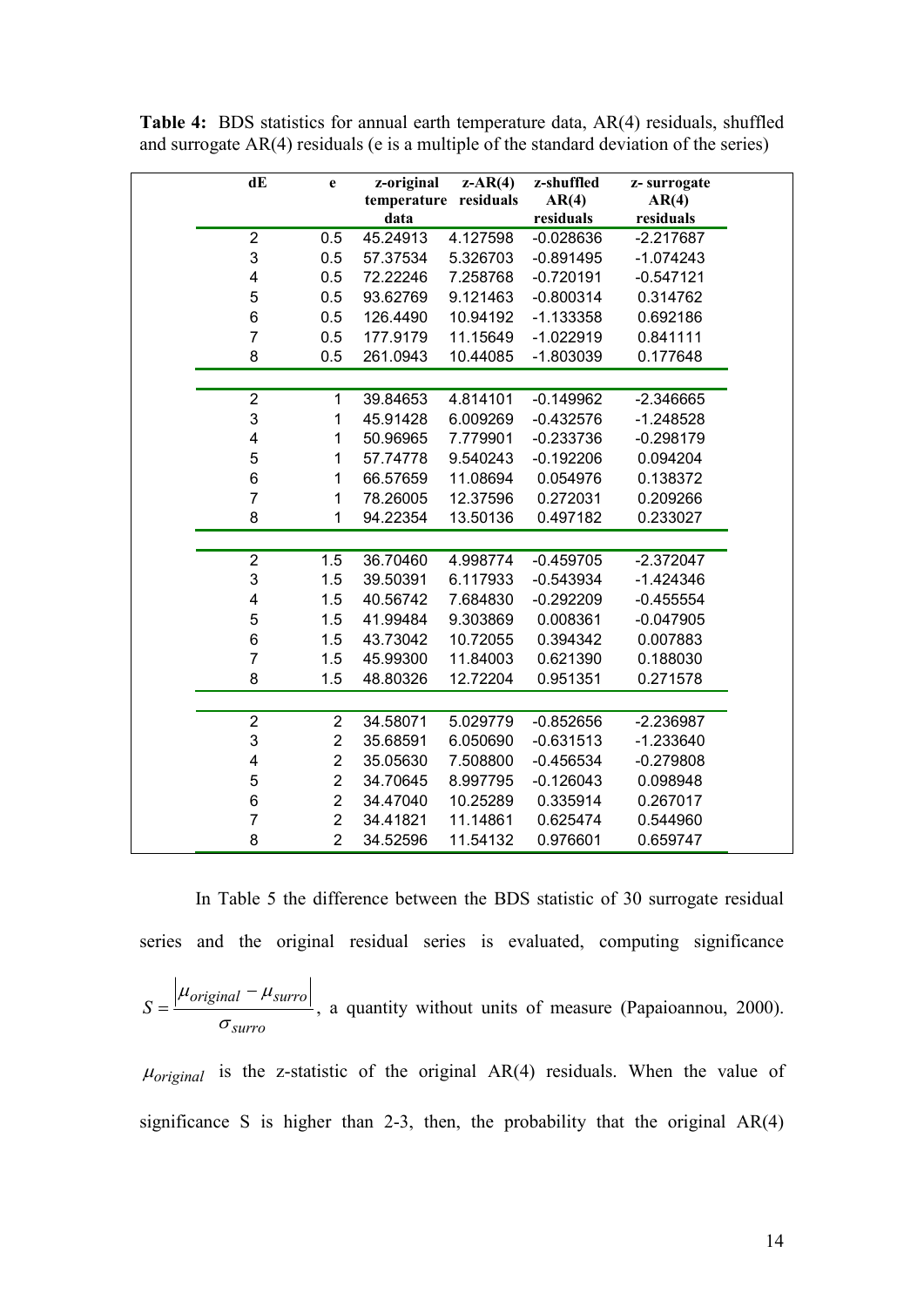residuals does not belong in the same family of the surrogate data is higher than 0.95-

0.99.

|                         | dE<br>$\mathbf e$       | Mean z-surro | $z-AR(4)$ | std z-surro | S          |  |
|-------------------------|-------------------------|--------------|-----------|-------------|------------|--|
| $\overline{\mathbf{c}}$ | 0.5                     | 0.046493     | 4.1276    | 1.20897689  | 3.3756704  |  |
| 3                       | 0.5                     | $-0.00535$   | 5.3267    | 1.04810525  | 5.0873204  |  |
| $\overline{\mathbf{4}}$ | 0.5                     | $-0.01428$   | 7.2588    | 1.04883585  | 6.93442741 |  |
| 5                       | 0.5                     | 0.024699     | 9.1215    | 1.06811817  | 8.51666211 |  |
| 6                       | 0.5                     | 0.123513     | 10.9419   | 1.13927845  | 9.49582332 |  |
| $\overline{7}$          | 0.5                     | 0.231672     | 11.1565   | 1.3338781   | 8.19027475 |  |
| 8                       | 0.5                     | 0.283587     | 10.4409   | 1.65918973  | 6.12185161 |  |
|                         |                         |              |           |             |            |  |
| $\overline{c}$          | 1                       | 0.079205     | 4.8141    | 1.12199284  | 4.22007595 |  |
| 3                       | 1                       | 0.075377     | 6.0093    | 0.96038479  | 6.17869293 |  |
| 4                       | 1                       | 0.066815     | 7.7799    | 0.98676735  | 7.81651824 |  |
| 5                       | 1                       | 0.068257     | 9.5402    | 0.96808426  | 9.78421362 |  |
| $\boldsymbol{6}$        | 1                       | 0.142875     | 11.0869   | 0.98222931  | 11.1420262 |  |
| $\overline{7}$          | 1                       | 0.164796     | 12.376    | 1.0405768   | 11.7350334 |  |
| 8                       | 1                       | 0.126813     | 13.5014   | 1.08324927  | 12.3467311 |  |
|                         |                         |              |           |             |            |  |
| $\overline{\mathbf{c}}$ | 1.5                     | 0.110494     | 4.9988    | 1.16931166  | 4.18049912 |  |
| 3                       | 1.5                     | 0.105937     | 6.1179    | 0.99625702  | 6.03455028 |  |
| 4                       | 1.5                     | 0.096003     | 7.6848    | 0.99167558  | 7.65250008 |  |
| 5                       | 1.5                     | 0.071912     | 9.3039    | 0.98810418  | 9.34313228 |  |
| $\,6$                   | 1.5                     | 0.126033     | 10.7206   | 0.98864506  | 10.7162498 |  |
| $\overline{7}$          | 1.5                     | 0.164304     | 11.84     | 1.03462214  | 11.2849856 |  |
| 8                       | 1.5                     | 0.171682     | 12.722    | 1.0558221   | 11.886773  |  |
|                         |                         |              |           |             |            |  |
| $\overline{\mathbf{c}}$ | 2                       | 0.122381     | 5.0298    | 1.21619584  | 4.0350567  |  |
| 3                       | $\overline{\mathbf{c}}$ | 0.115367     | 6.0507    | 1.02923922  | 5.76671855 |  |
| $\overline{\mathbf{4}}$ | $\overline{\mathbf{c}}$ | 0.101784     | 7.5088    | 0.98702881  | 7.50435657 |  |
| 5                       | $\overline{\mathbf{c}}$ | 0.056389     | 8.9978    | 0.99608486  | 8.97655523 |  |
| $\,6$                   | $\overline{\mathbf{c}}$ | 0.088089     | 10.2529   | 0.98540762  | 10.3153365 |  |
| $\overline{7}$          | $\overline{\mathbf{c}}$ | 0.105492     | 11.1486   | 1.04405218  | 10.577161  |  |
| 8                       | $\overline{2}$          | 0.127608     | 11.5413   | 1.06849091  | 10.6820679 |  |

Table 5: Evaluation of the Significance S

S values presented in Table 5 are considerably high, meaning that the BDS statistic results differently for surrogate and original data. This is another evidence to reject the hypothesis that AR(4) residuals are linearly dependent noisy data.

## *3.2 Brock's Residual Test*

Brock (1986) has proposed a test based on the invariance to linear transformations (like an AR process) that holds for chaotic data: if one transforms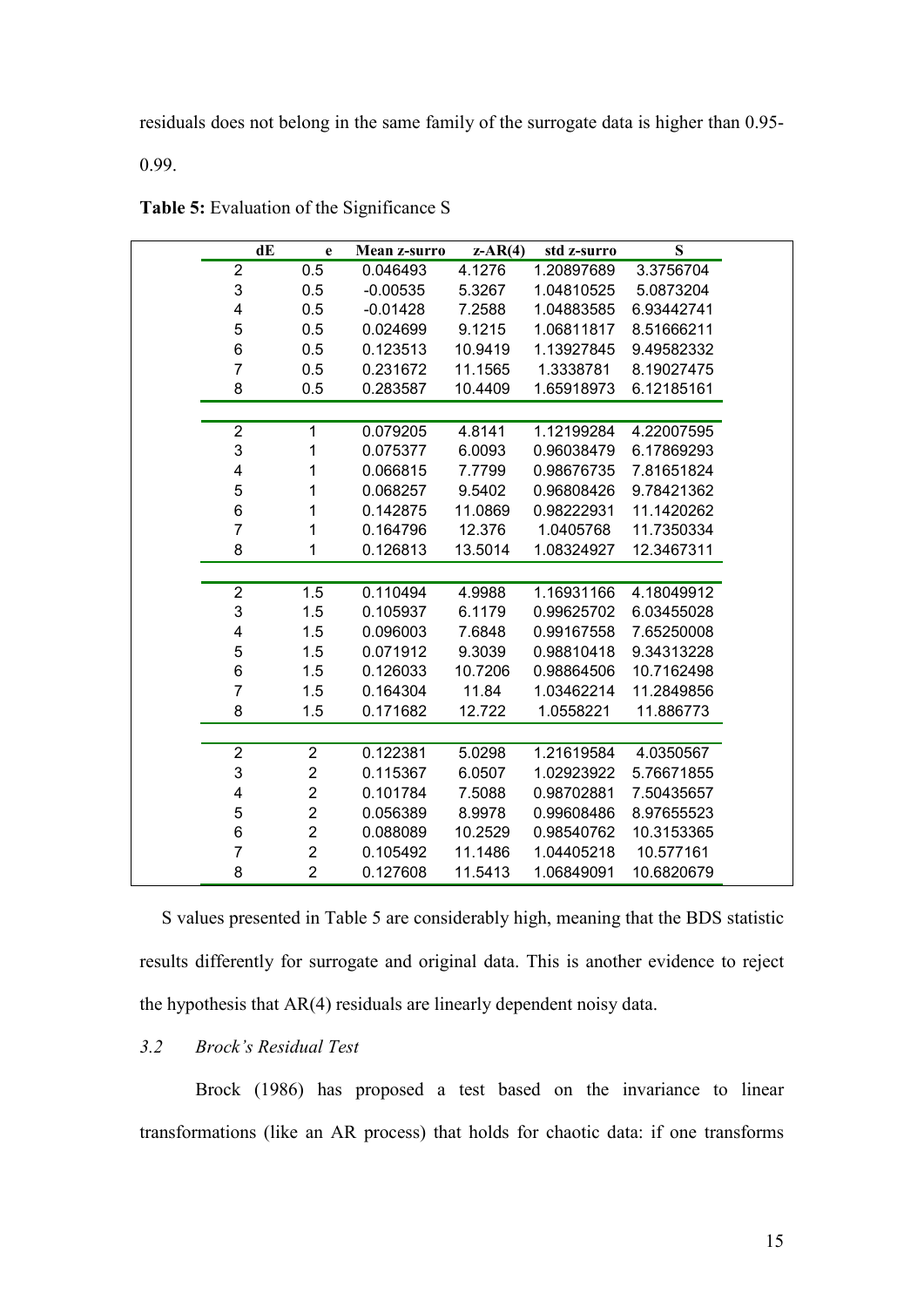chaotic data linearly, both the original and the transformed data may have the same correlation dimension and Lyapunov exponents.

The process followed here (proposed by Brock and Sayers, 1988) permits a nonlinear test for the existence of a deterministic system and the refusal of a linear generating process if accepted. The dimension and the maximum Lyapunov exponent of the residuals is estimated and compared with the dimension and the maximum Lyapunov exponent of the original data. If any nonlinear structure exists, these values will be untouched.

Figure 4a depicts the estimated correlation dimension for the original and the AR(4) residuals series, for embedding dimensions ranging from 2 to 7. Figure 4b depicts the maximum Lyapunov exponent of the original temperature series and the AR(4) residuals series.



There is no apparent difference between the correlation dimensions of the original series and the AR(4) residuals. However convergence of the dimension estimates does not occur, which indicates high dimensional dynamics. These results imply that the two series are stochastic, not chaotic.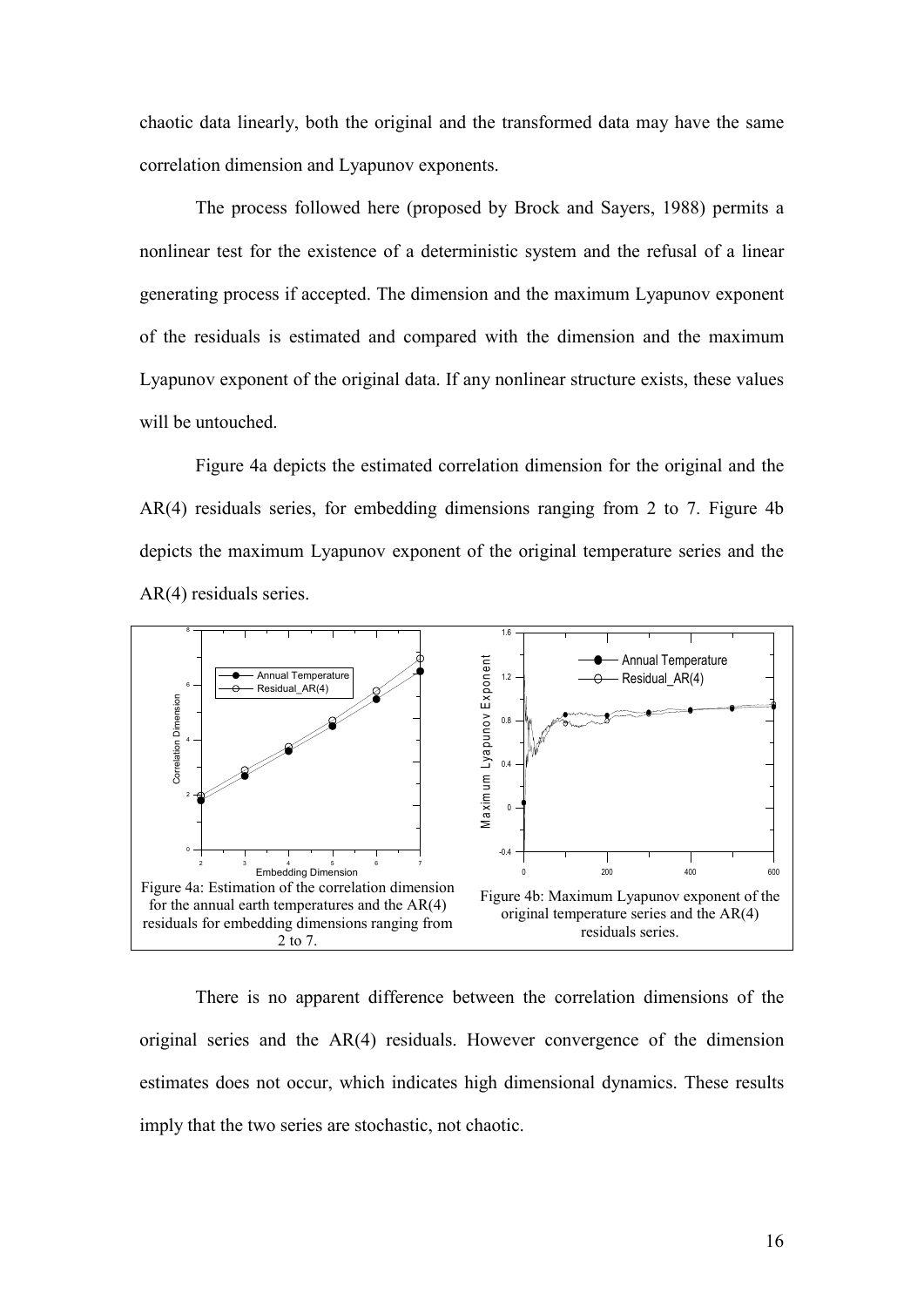Caution is required in the interpretation of this diagnostic. A bias has been shown in the case of relatively small data sets (100 to 2000 observations) as the series studied here of 1292 observations. This bias corresponds to estimation errors in the dimension estimates leading to rejection of deterministic chaos even if it exists (Brock 1988; Hsieh 1989; Ramsey at al. 1990).

#### 4. Nonlinear Analysis of AR(4) Residuals

In Figure 5 we present results concerning the method of surrogate data. In particular, in Figure 5a the slopes of correlation integral estimated for the AR(4) residuals time series and 30 surrogate data are shown. For the estimation we used embedding dimension m=7 and time delay  $\tau = 3$ . As it can be observed there is no difference, a result clearly depicted in Figure 5d which shows the significance of discrimination statistics between the AR(4) time series and its surrogates.

The value of significance is  $S < 2$  for all  $Ln(r)$ . This result reveals the high dimensional character of the underlying dynamics corresponding to the residuals. In addition, in Figure 5b we present the comparison of the mutual information of the AR(4) time series and its surrogates, while in Figure 5e the significance of the discriminating statistics is shown. The significance attains large values above 2 for some  $\tau$ , indicating long range nonlinear interactions.

Finally in Figures 5(c, f) the difference between the AR(4) time series and its surrogate data is obvious and significant, a result indicating that the AR(4) time series is more deterministic and less stochastic, since the Lmax of the AR(4) is much smaller from the corresponding of surrogates. Thus, the filtering used in order to generate the AR(4) residuals, revealed a hidden nonlinear dynamics of lesser complexity, in contrast to the analysis of the original annual temperature.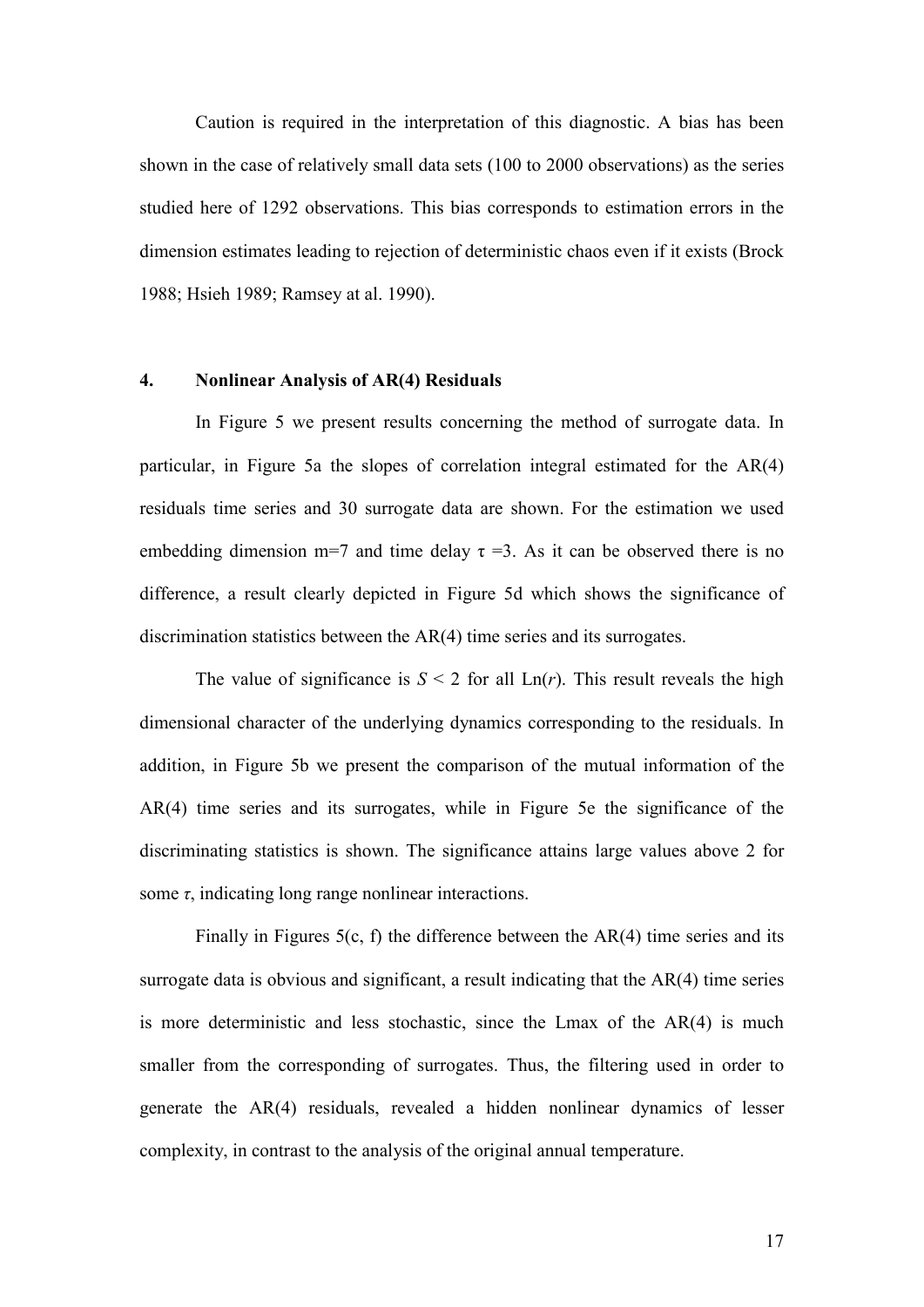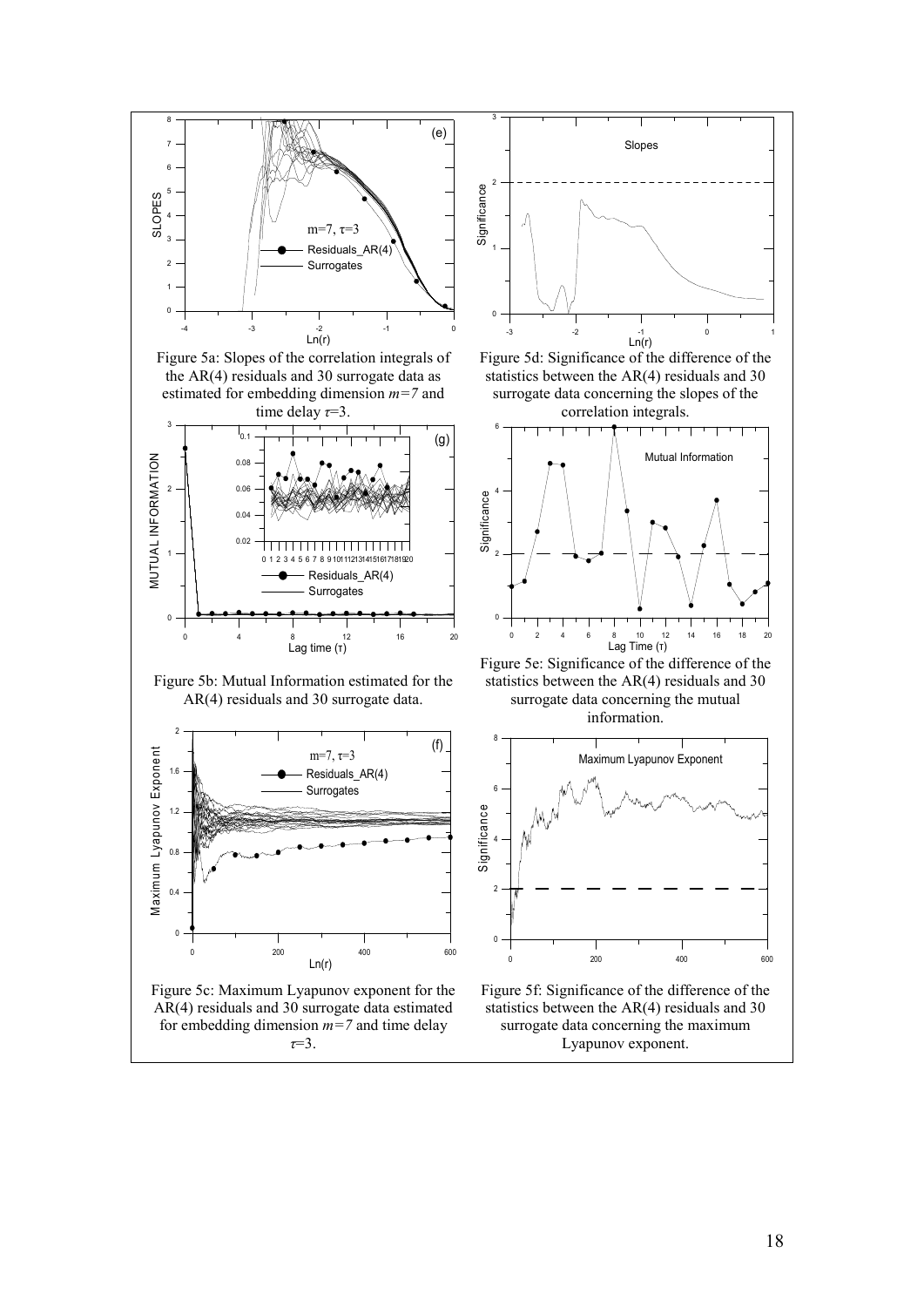#### 5. Analysis SVD Components

In Figure 6a we present the first SVD component, V1, of the temperature time series, which captures the general trend of the original time series. The profile of the log-log power spectrum shown in Figure 6b reveals a power law scaling indicating scale invariance and long range correlations of the underlying dynamics. However, as we can see in Figure 6c the slopes of the correlations integrals, estimated for *m*=7 and *τ*=2, did not reveal the needed saturation or scaling, indicating the high dimensional nature of the underlying dynamics.



Figures  $7(a-c)$  show the slopes of the correlation integrals, the mutual information and the maximum Lyapunov exponent in comparison with the corresponding 30 surrogates, while Figures  $7(d-f)$  show the related significances of the discrimination of statistics. The results show the first SVD component V1, reveals a hidden nonlinearity and nonlinear long range correlations, while there is a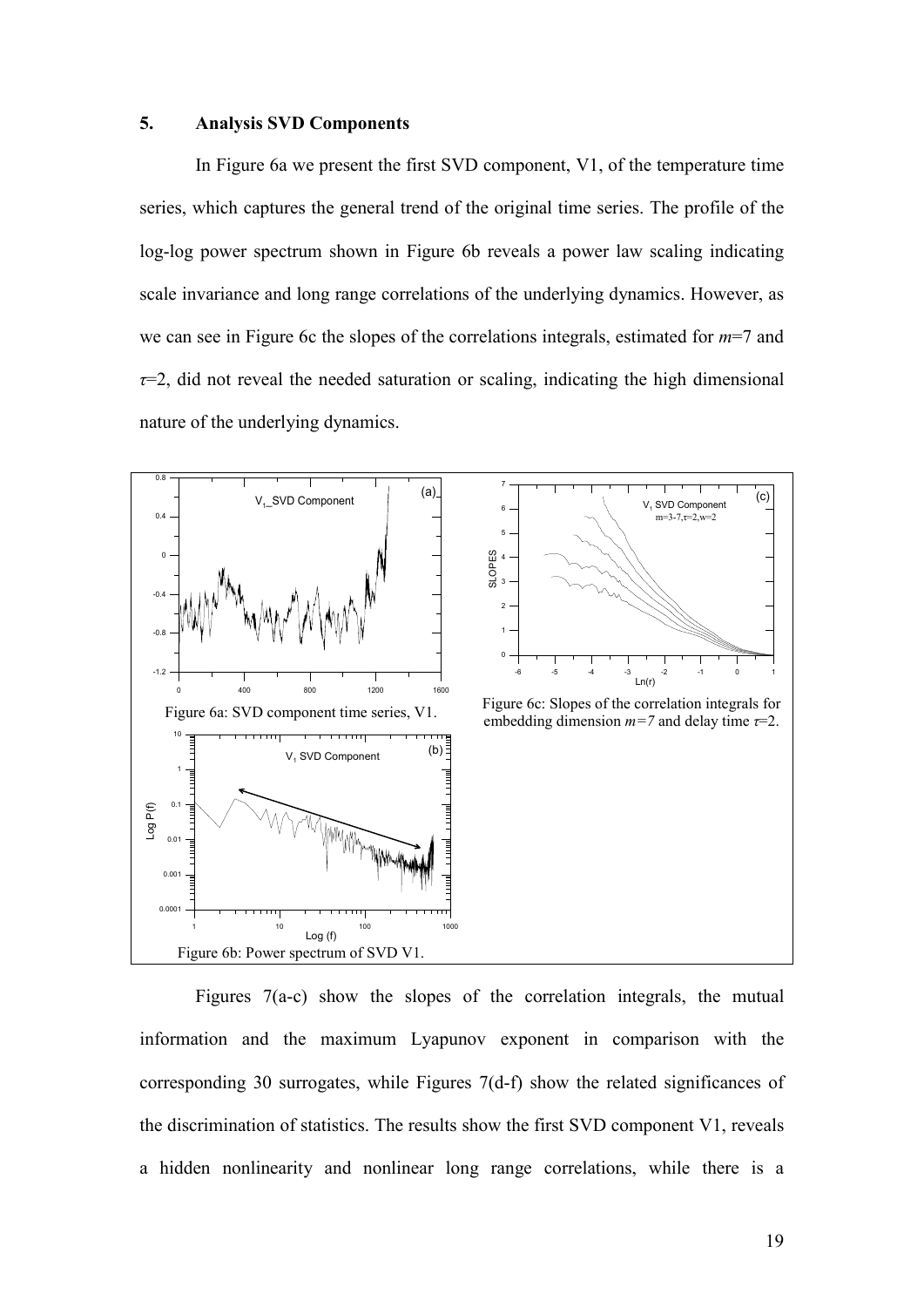significant difference of low dimensionality for radius  $ln(r) = -3$  till -2. These results are in agreement and further strengthen the results of the nonlinear analysis concerning AR(4) residuals.

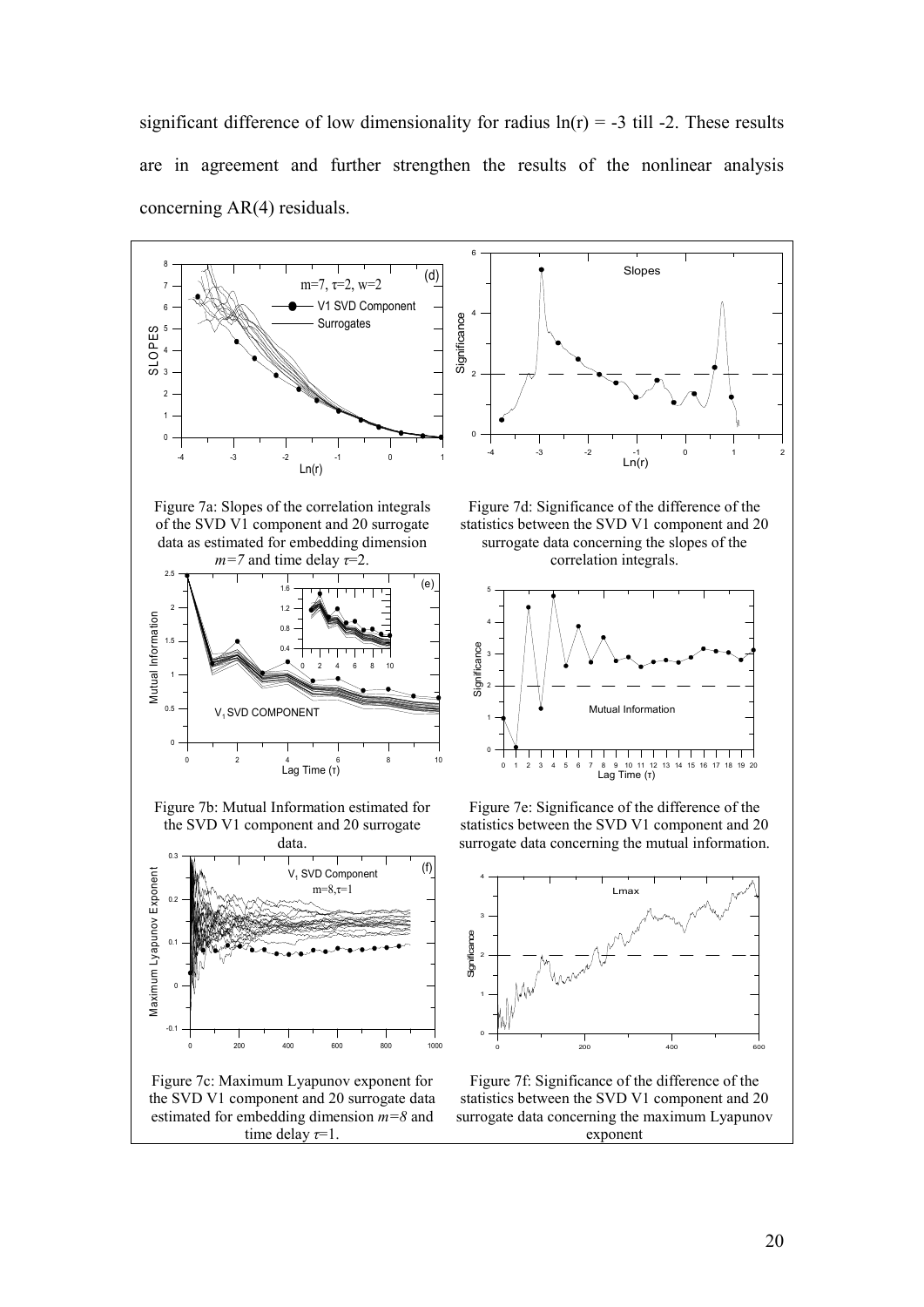The next SVD components (Figures.  $8(a-d)$ ) capture the noise component that affects the original data. As it can be seen in these Figures the V2 SVD component corresponds to a high dimensional and linear dynamic process. In particular, the power spectrum has a flat profile (Figure 8b), the mutual information of the  $V_2$  SVD component cannot be discriminated from its surrogates (Figure 8d) and the slopes of the correlation integral do not reveal a saturation or a scaling profile (Figure 8c).



The analysis of the next SVD component, V2, which corresponds to the rapid fluctuations of the original signal, revealed the high dimensionality and the linearity of the component, properties reminiscent of white noise.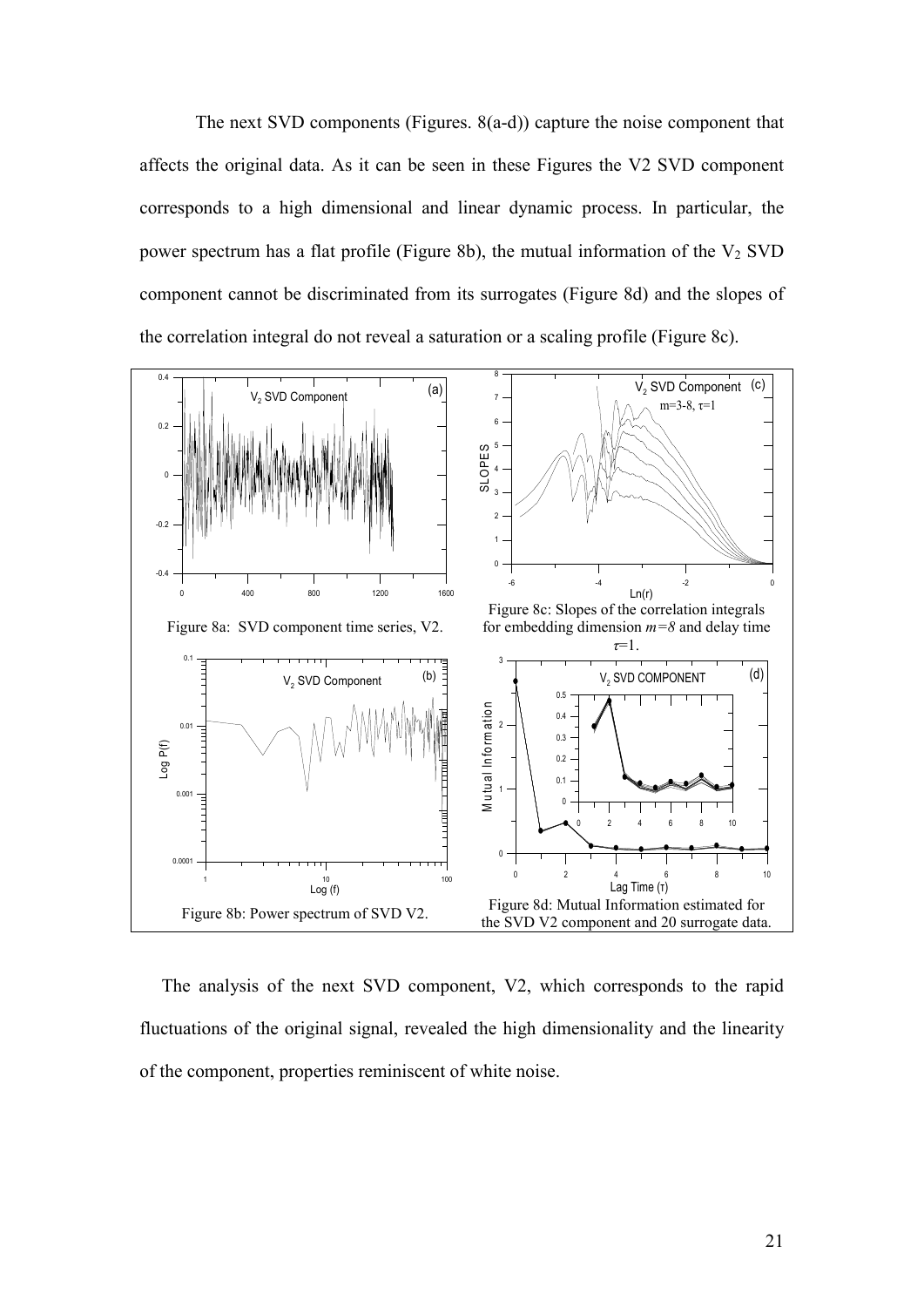#### **6. Conclusions**

In the analysis performed, an AR(4) model was fitted to temperature data to remove the linear structure and the AR(4) residual series was tested using tools and methodology of the modern nonlinear time series. After applying the BDS test of independence and identical distribution in AR(4) residuals, the null hypothesis of independent and identically distributed data was rejected and the underlying nonlinear data structure was revealed. In addition, Brock's Residual test results for both the original and the AR(4) residual series led to the rejection of a linear generating process for temperatures.

Next, geometrical and dynamical characteristics in the reconstructed phase space such as correlation dimension, mutual information and maximum Lyapunov exponent were estimated for the temperature data and the AR(4) residuals. In order to prove the difference between the (potential) nonlinear process and a nonlinear distortion of a purely stochastic process, we generated 30 series of surrogate data, with discriminating statistics the BDS statistic, the maximum Lyapunov exponent and the mutual information. The nonlinear algorithm for computing geometrical and dynamical characteristics of the climate system was used once again, after filtering original temperature data with SVD Analysis. The comparison with stochastic surrogate data analysis provided more evidence for nonlinearity.

The results indicated the nonlinear stochastic profile of the Earth's complex climate dynamics, finding no evidence of deterministic chaos. Analysis of the (original) temperature time series revealed a linear stochastic component (white noise), being dominant in climate dynamics. Applying nonlinear techniques in whitened series gave strong evidence of nonlinearity and resulted in an underlying dynamics with many degrees of freedom. This conclusion is in accordance with the widely accepted opinion that earth's climate is highly nonlinear and stochastic.

22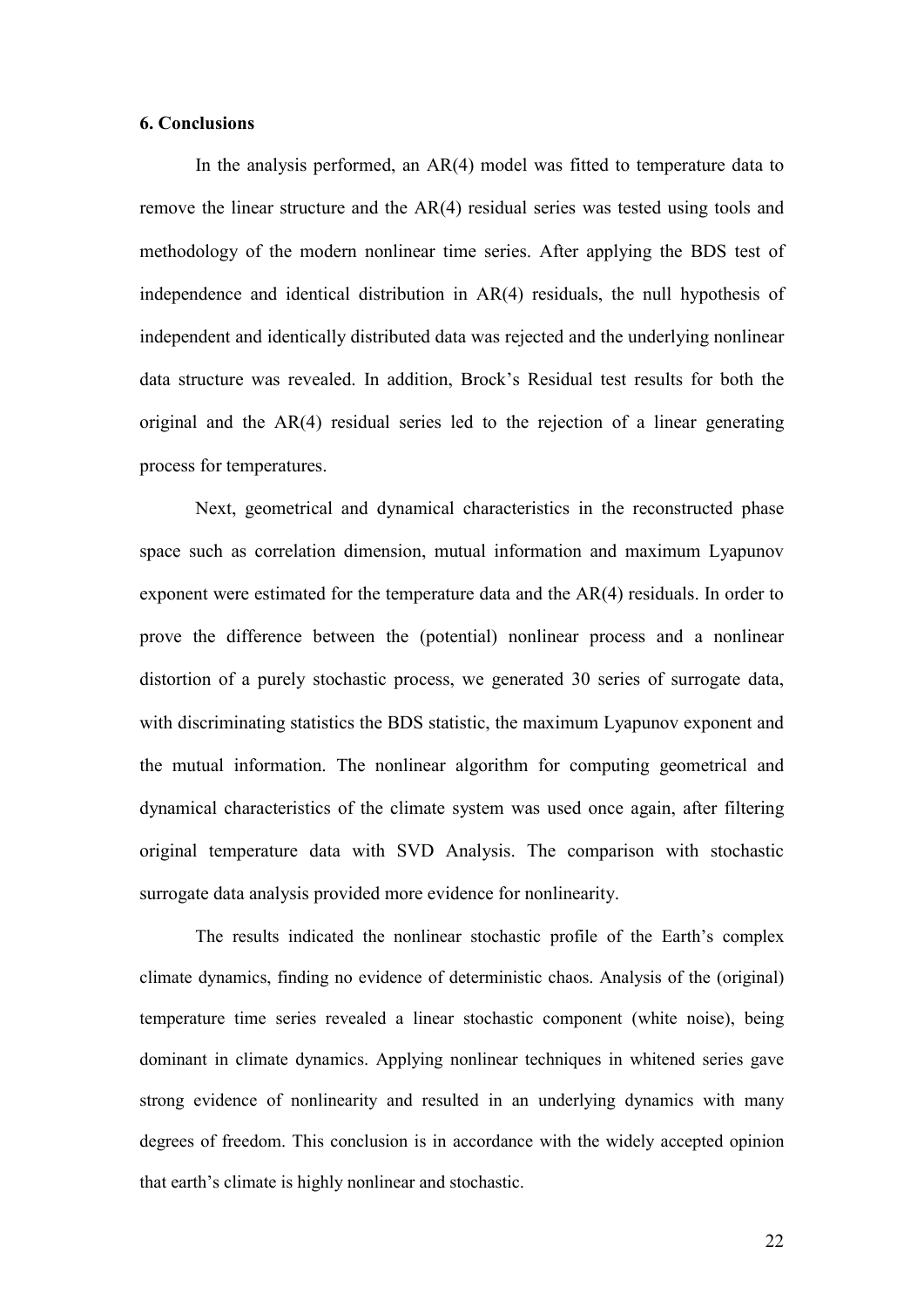#### **References**

- Ashkenazy Y., Baker D.R., Gildor H. and Havlin S. (2003). Nonlinearity and Multifractality of climate change in the past 420,000 years, *Geophysical Research Letters* **)4**(22), 2146.
- Athanasiu M.A. and Pavlos G.P. (2001). SVD analysis of the Magnetospheric AE index time series and comparison with low dimensional chaotic dynamics, *Nonlinear Processes in Geophysics* 8, 95-125.
- Brock W.A. (1986). Distinguishing Random and Deterministic Systems: abridged version, *Journal of Economic Theory*, **40**, 168-195.
- Brock W.A. (1988). Nonlinearity and Complex Dynamics in Economics and Finance. In: P. Anderson, K. Arrow and D. Pines (Eds), *The Economy as an Evolving Complex System.* New York: Addison Wesley, p. 77-97.
- Brock W. and Sayers C. (1988). Is the Business Cycle Characterized by Deterministic Chaos? *Journal of Monetary Economics*, 22, 71-90.
- Brock W.A., Scheinkman J.A., Dechert W.D. and LeBaron B. (1996). A Test for Independence Based On the Correlation Dimension, *Econometric Reviews* 15  $(3)$ , 197-235.
- Chavas J.P. and Holt M. (1993). On Nonlinear Dynamics: The Case of the Pork Cycle, *American Journal of Agricultural Economics* 73, 819-828.
- D'Arrigo R., Jacoby G., et al. (2006a). Northern Hemisphere Tree-Ring-Based STD and RCS Temperature Reconstructions. IGBP PAGES/World Data Center for Paleoclimatology Data Contribution Series #2006-092. NOAA/NCDC Paleoclimatology Program, Boulder CO, USA.
- D'Arrigo R., Wilson R. and Jacoby G.  $(2006b)$ . On the long-term context for late twentieth century warming. *Journal of Geophysical Research*, 111, D03103, doi:10.1029/2005JD006352
- Dymnikov V.P. and Gritsoun A.S. (2001). Climate model attractors: chaos, quasiregularity and sensitivity to small perturbations of external forcing, *Nonlinear Processes in Geophysics* 15, 201-209.
- Frank M., Gencay R. and Stengos T. (1988). International Chaos? *European Economic Review*, 32, 1569-1584.
- Frank M. and Stengos T. (1988a). Some Evidence Concerning Macroeconomic Chaos, *Journal of Monetary Economics*, 22, 423-438.
- Frank M. and Stengos T. (1988b). Chaotic Dynamics in Economic Time series, *Journal of Economic Surveys*, **2** (2), 103-133.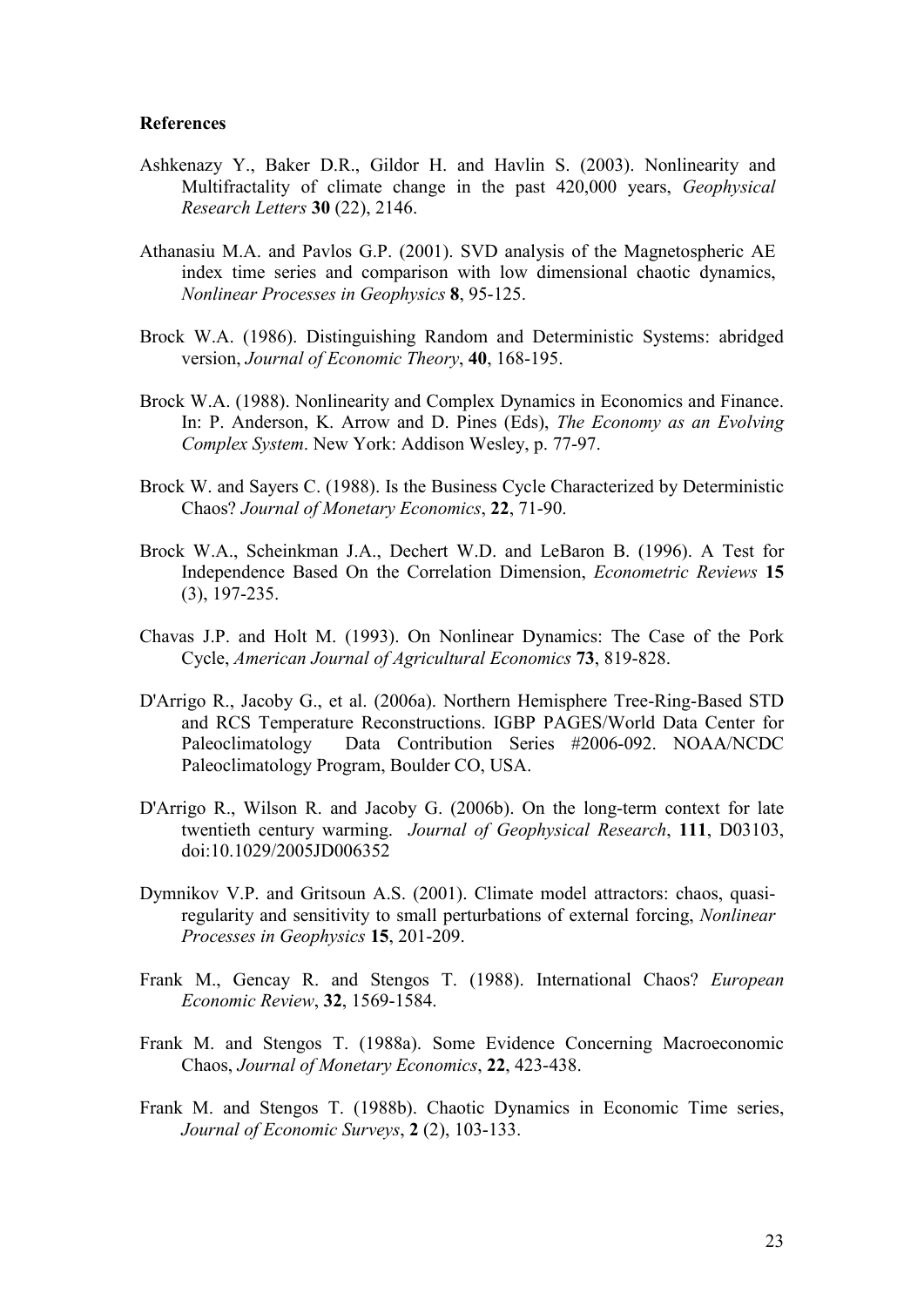- Gedalin M. and Balikhin M. (2008). Climate of Utopia, *Nonlinear Processes in Geophysics* 15, 541-549.
- Halkos G.E. (2006). *Econometrics. Theory and Practice*, Giourdas Publications, Athens (in Greek).
- Halkos G.E. (2013). *Economy and the Environment: Valuation methods and Management.* Liberal Books Publications, Athens (in Greek).
- Halkos G.E. (2014). The Economics of Climate Change Policy: Critical review and future policy directions," MPRA Paper 56841, University Library of Munich, Germany.
- Hsieh D. (1989). Testing for Nonlinear Dependence in Daily Foreign Exchange Rates, *Journal of Business*, 62, 339-368.
- Iliopoulos A.C., Pavlos G.P. and Athanasiu M.A. (2008). Spatiotemporal Chaos into the Hellenic Seismogenesis: Evidence for a Global Strange Attractor, *Nonlinear Phenomena in Complex Systems, 11 (2), 274-279.*
- Iliopoulos A.C. and Pavlos G.P. (2010). Global Low Dimensional Chaos in the Hellenic Region, *International Journal of Bifurcation and Chaos*, 20 (7), 2071-2095.
- Lin R.Q., Kreiss H., Kuang W.J. and Leung L.Y.  $(1991)$ . A study of long-term climate change in a simple seasonal nonlinear climate model, *Climate Dynamics*, **6**, **S**. 35-41.
- Nordstrom K.M., Gupta V.K. and Chase T.N. (2005). Role of the hydrological cycle in regulating the planetary climate system of a simple nonlinear dynamical model, *Nonlinear Processes in Geophysics*, 12, 741–753.
- Ozawa H., Ohmura A., Lorenz R.D. and Pujol T. (2003). The Second Law of Thermodynamics and the Global Climate System: A review of the maximum entropy production principle, *Reviews of Geophysics* **+** (4), 1018.
- Papaioannou G. (2000). *Chaotic Time Series Analysis: Theory and Practice*, Leader Books, Athens (in Greek).
- Pavlos G.P., Athanasiu M.A., Anagnostopoulos G.C., Rigas A.G. and Sarris E.T. (2004). Evidence for chaotic dynamics in the Jovian magnetosphere, *Planetary and Space Science*, **52** (5-6), 513-541.
- Pavlos G.P., Iliopoulos A.C. and Athanasiu M.A. (2007). Self Organized Criticality or / and Low Dimensional Chaos in Earthquake Processes. Theory and Practice in Hellenic Region, in *Nonlinear Dynamics in Geosciences*, eds. Tsonis A. & Elsner J., Springer, 235-259.